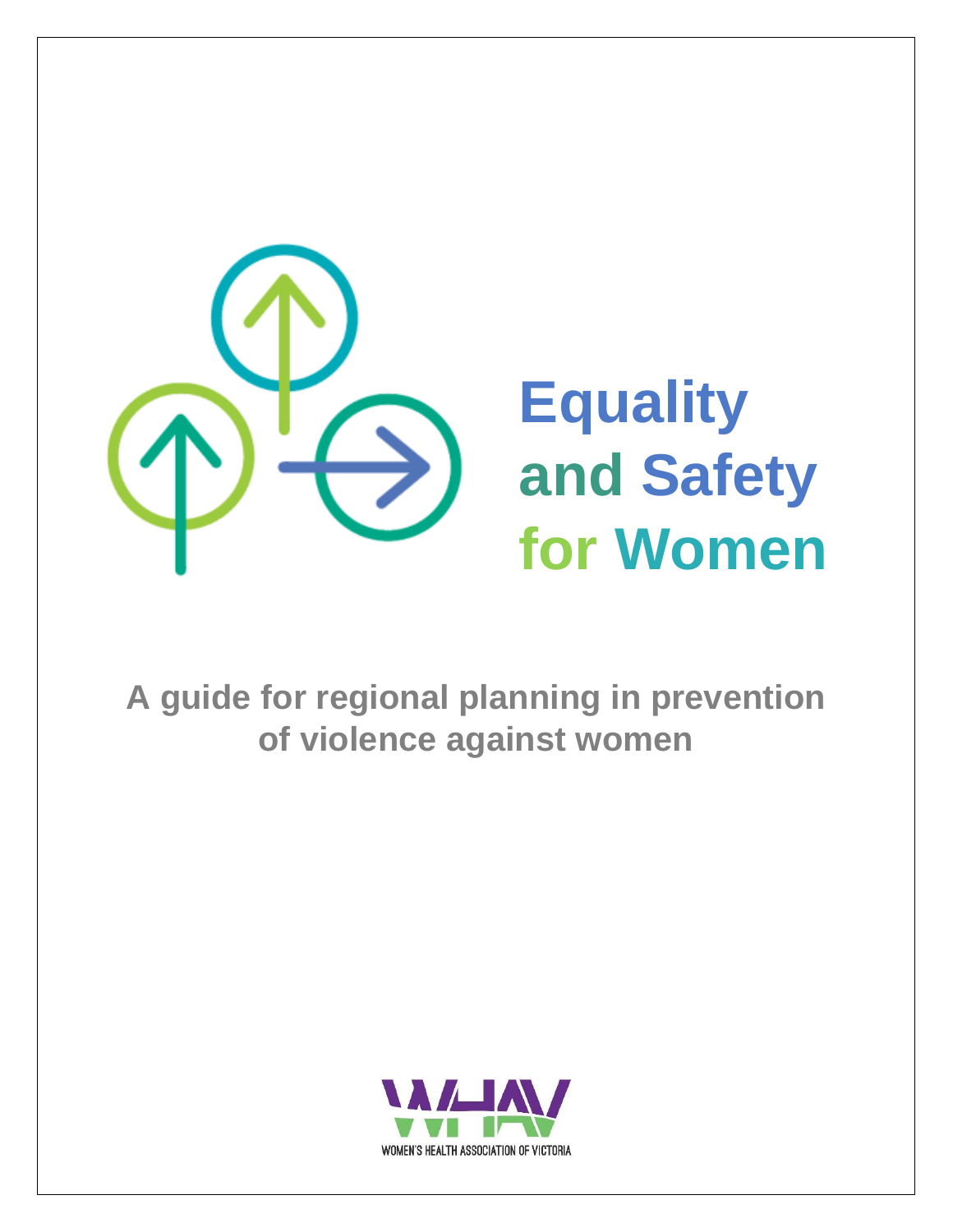

#### **About this guide**

*Equality and Safety for Women* is a practice-informed and accessible guide that supports and further strengthens the work of women's health services in collaborating with partners, building community and organisational capacity, coordinating and integrating efforts, and measuring and sharing successes to achieve equality and safety for all Victorian women.

It sets out the principles for action on preventing violence against women, and seven steps for action planning, implementing and measuring primary prevention efforts in the regional context. It also includes a Planning Template designed to support planning process decisions.

Primary prevention is a growing field of practice that has gained considerable momentum in Victoria over the last few years.

Women's health services are well positioned in this field of practice through their focus on gender equity for improved health and wellbeing outcomes for women; their identification of preventing violence against women as an integrated health promotion priority; and their experience leading regional action on the underlying determinants of the problem.

© Women's Health Association of Victoria 2017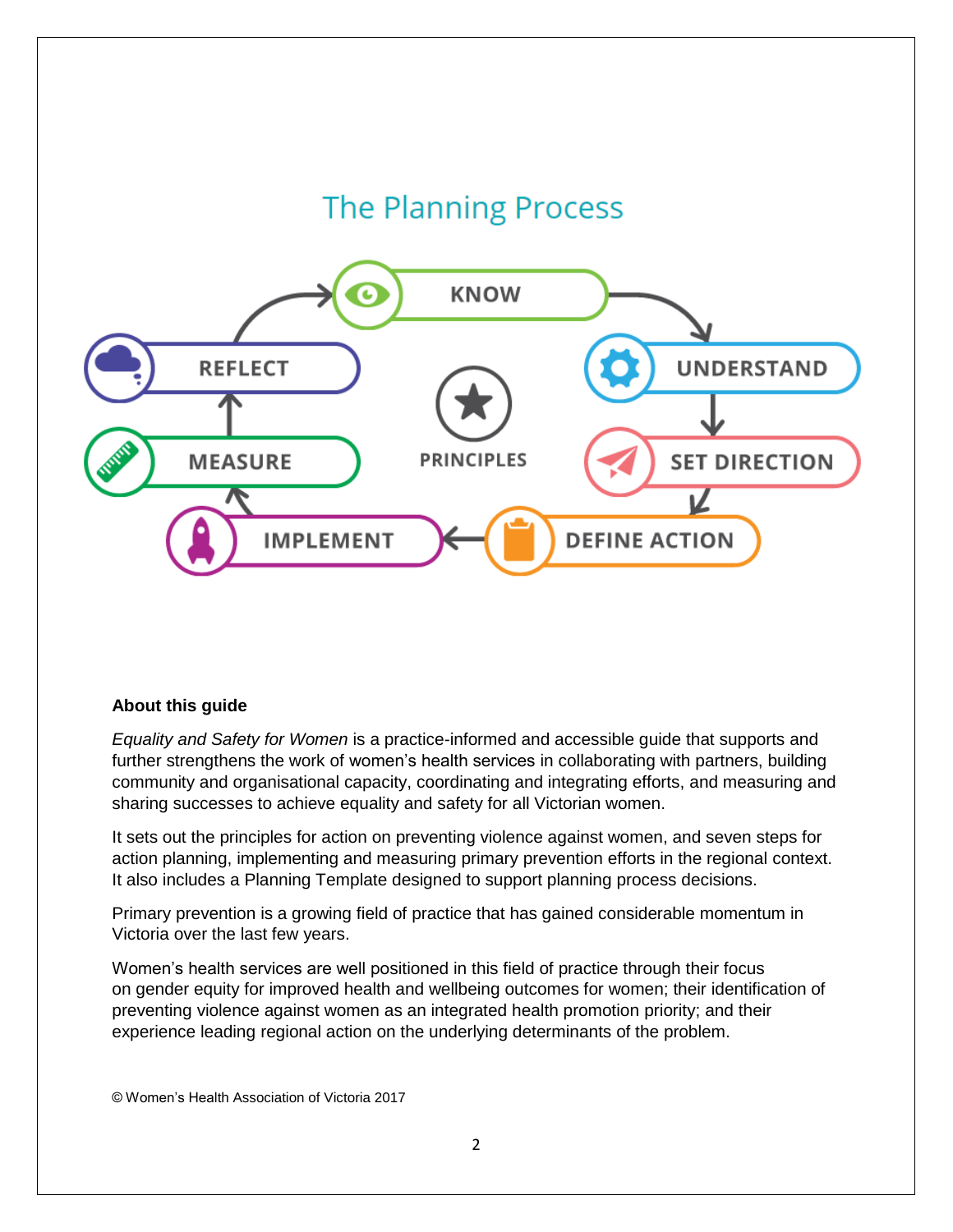# Table of contents

The seven steps for regional planning on primary prevention of violence against women

| APPENDIX 1: Principles for regional action planning on the prevention of VAW  26 |  |
|----------------------------------------------------------------------------------|--|
|                                                                                  |  |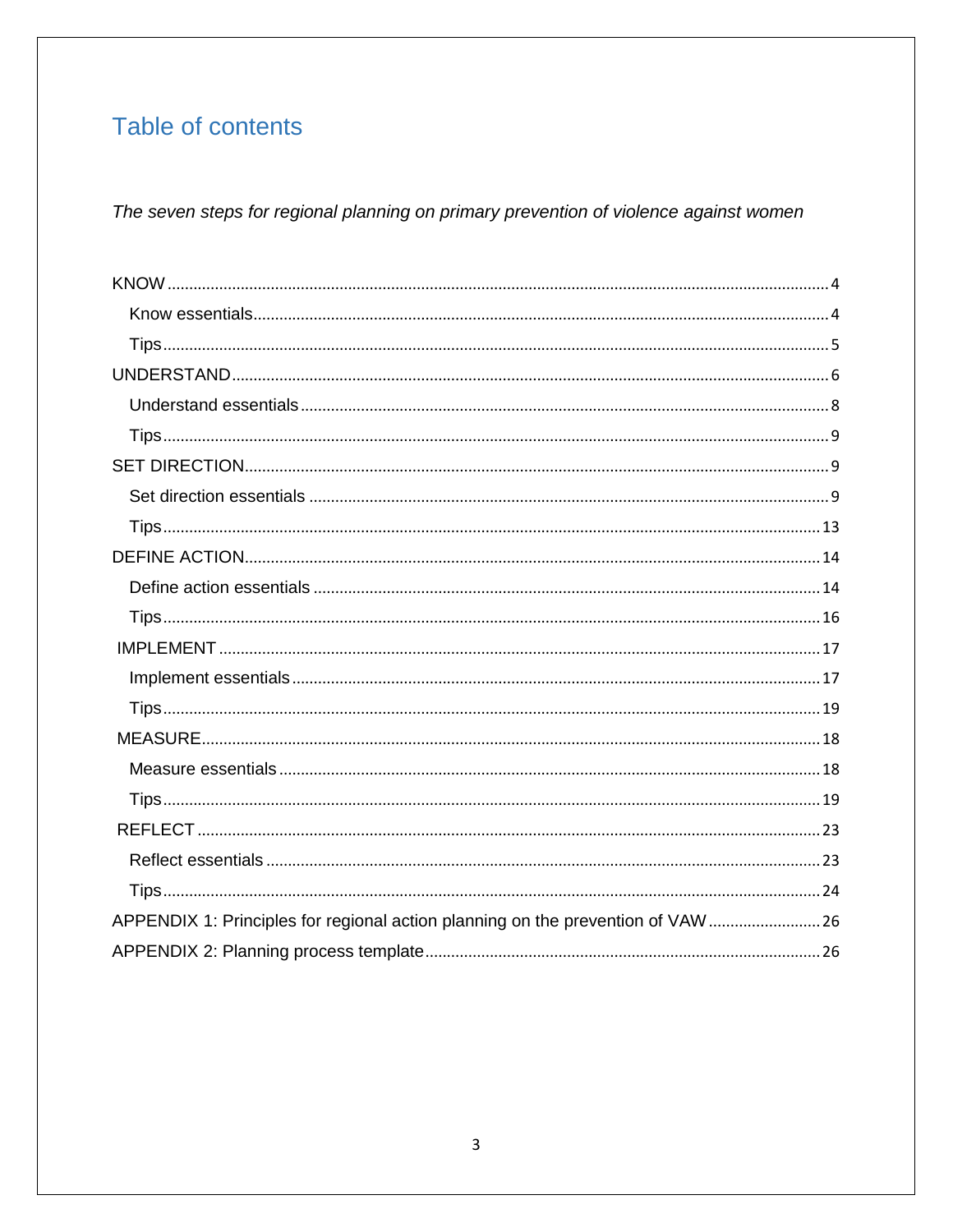<span id="page-3-0"></span>

**The first planning step is to conduct research and gather information about the problem of violence against women. This will help to identify the options for doing something about it through regional action on the underlying determinants.**

We conduct research and gather information in order to make better decisions and take more effective action. Here are some things to consider in this step.

- The questions you ask, the places you go looking for information, and the answers you find all influence the knowledge you gain.
- Evidence from the past and insight and understanding about the future can be brought together into your present context.
- Test your assumptions and understand the lens you are applying to the information you gather – be as objective as possible.

# <span id="page-3-1"></span>KNOW ESSENTIALS

#### **Conduct research**

- Become the regional expert on the root causes of violence against women. Start with [Change the Story: A Shared Framework for the Primary Prevention of Violence Against](https://www.ourwatch.org.au/getmedia/0aa0109b-6b03-43f2-85fe-a9f5ec92ae4e/Change-the-story-framework-prevent-violence-women-children-AA-new.pdf.aspx)  [Women,](https://www.ourwatch.org.au/getmedia/0aa0109b-6b03-43f2-85fe-a9f5ec92ae4e/Change-the-story-framework-prevent-violence-women-children-AA-new.pdf.aspx) the 'go to' source of evidence on violence against women, its underlying determinants, the factors that contribute to it, and the public health approach.
- Recognise the power and value of the [social ecology model](http://www.who.int/violenceprevention/approach/ecology/en/) in the way you comprehend the problem of violence against women and approach primary prevention.
- Gain a comprehensive view of the state and national policy context for violence against women and its prevention.
- Map existing efforts in your region that could be integrated and coordinated with a regional action plan. Look at municipal public health plans and other relevant planning documents in local government or the integrated health promotion plans of community health services.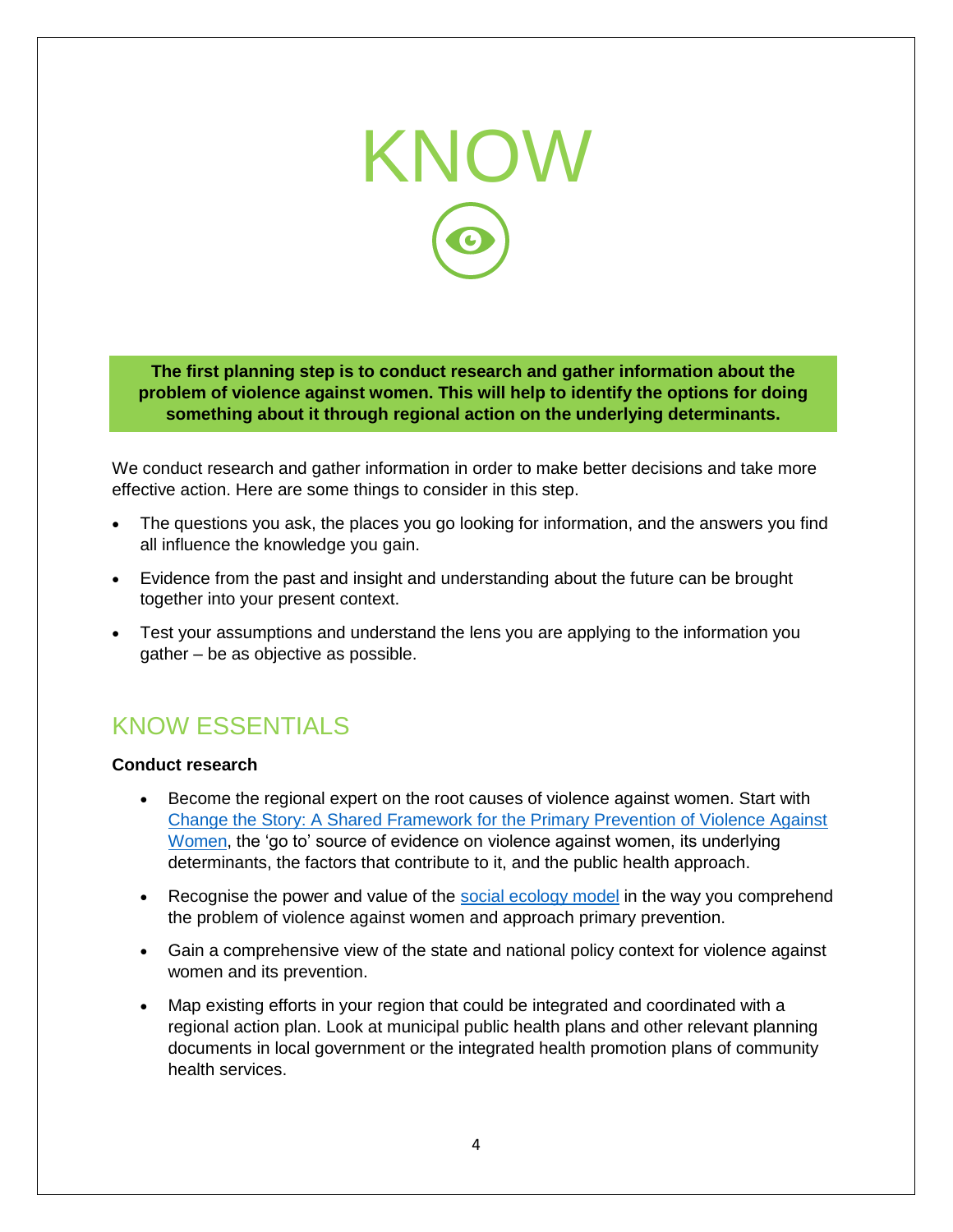• Check out the practitioner resources on the **Action to Prevent Violence Against Women** [website,](http://www.actionpvaw.org.au/) including information on how to apply an intersectional lens to your work.

#### **Compile data**

- Bring together statistics and facts that build a picture of the prevalence and seriousness of violence against women in your region.
- Bring together statistics and facts that illustrate gender inequality, to ensure this is the focus of your regional action planning.
- Use statewide and national data if regional-level data are not available.
- Compile data so that the information is easy to grasp and meaningful.
- Share data with stakeholders and the community in a hard-hitting way.
- A starting point is the [Victorian Women's Health Atlas.](http://victorianwomenshealthatlas.net.au/#!/)

#### **Investigate program evidence**

- Become the regional expert on what interventions work and in which context. Use [Change the Story](https://www.ourwatch.org.au/getmedia/0aa0109b-6b03-43f2-85fe-a9f5ec92ae4e/Change-the-story-framework-prevent-violence-women-children-AA-new.pdf.aspx) and [ANROWS](http://anrows.org.au/) as the 'go to' sources of evidence. Utilise the knowledge of practitioners in the field, especially your colleagues in other women's health services. Join a community of practice if one exists.
- Identify which ones will work best in your region.

#### **Communicate consistently**

- Use the [Principles,](#page-25-0) the research you've done and information you've gathered to develop consistent and coherent messaging to stakeholders and the community that will be used throughout the action planning process.
- Consult with your colleagues in other women's health services to agree to core messages that can reinforce each other's work across the State.

## <span id="page-4-0"></span>TIPS

- International, national, state and other plans are a rich source of applied knowledge. Become familiar with the background thinking, strategies and actions in those plans as a shortcut to what is already known and to help fill your knowledge gaps in a practical way.
- Decide what questions you need answered and choose your knowledge sources based on how best to answer them.
- Distil the knowledge you have gathered by organising it into themes or groups of ideas.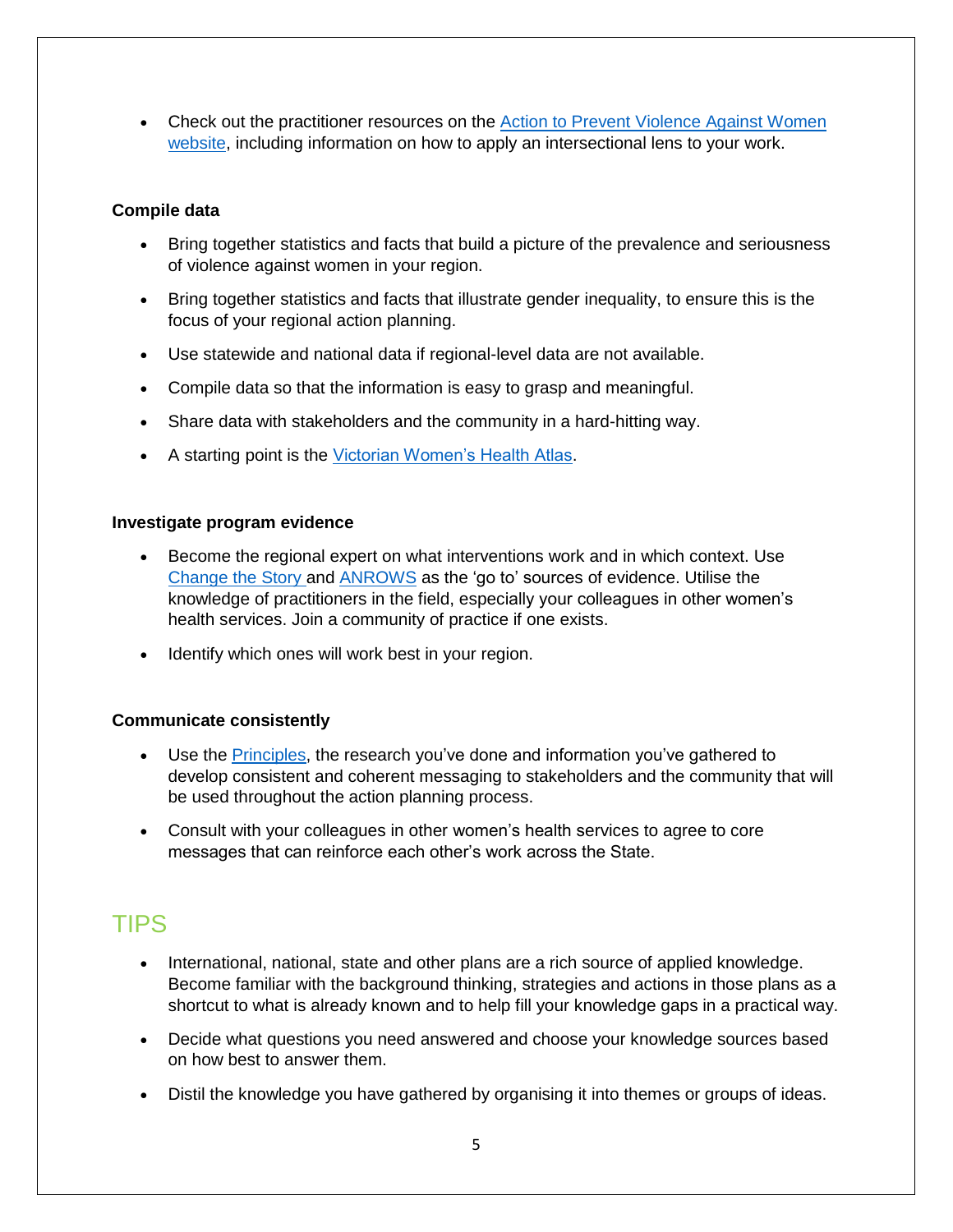- Test the applicability of proven interventions, programs and approaches to your context.
- Share knowledge with colleagues at other women's health services so that as much information as possible is available for the planning process.
- Identify funding opportunities. This will expand your knowledge by understanding funder organisations' priorities and resources.

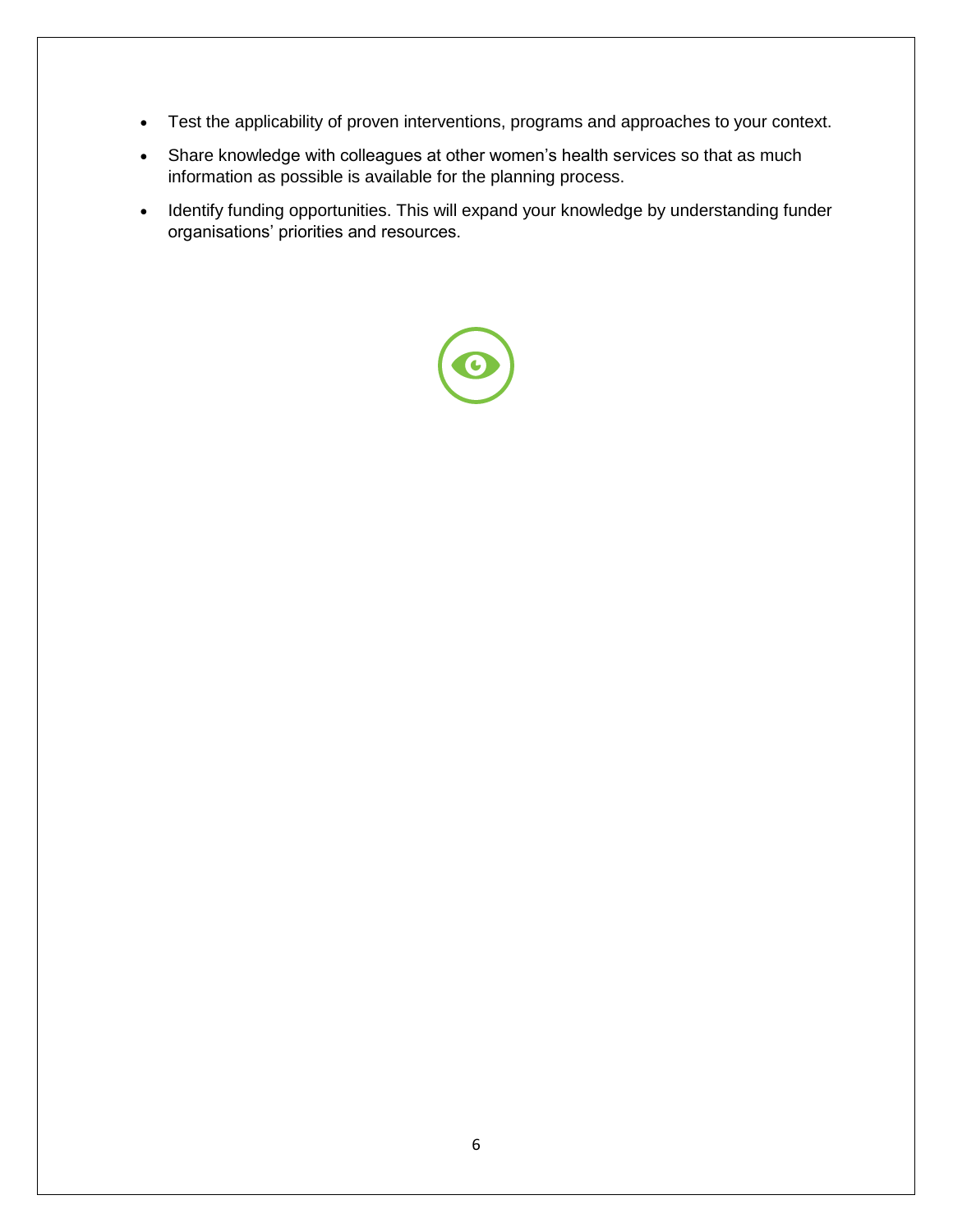# UNDERSTAND

**The second planning step is to deepen your understanding of stakeholder and community capacity and commitment to preventing violence against women, and to begin the work of connecting and engaging strong partnerships for tackling the determinants.** 

When it comes to preventing violence against women, working together produces more powerful results than any single organisation could achieve if it set off doing primary prevention alone.

Harnessing the knowledge, experience and expertise of diverse organisations and sectors, and the community directly, generates a broad understanding of the complexity of violence against women and the 'lived experience' of women and gender inequality. Here are some things to consider as you engage with and deepen your understanding with stakeholders and the community.

Always have clear aims and responsive and respectful engagement processes.

Consider how you engage women in your community in a meaningful way. Balanced, considered and objective information will support community understanding of the root causes of violence as well as alternatives, opportunities and solutions.

The community's ideas, insights, concerns and aspirations can provide opportunities to innovate and develop new evidence.

Consider who your stakeholders may be, why you are working with them and where they are at in their understanding of violence against women and how to prevent it from happening in the first place.

Create conditions for trust, openness, transparency, clear communication and respect for differences among stakeholders, particularly in building a common understanding of the underlying determinants of violence against women.

Stakeholders have a lot to offer through their experience, expertise, resources, skills and knowledge; their different insights, political and social perspectives; and questions they bring to the planning process.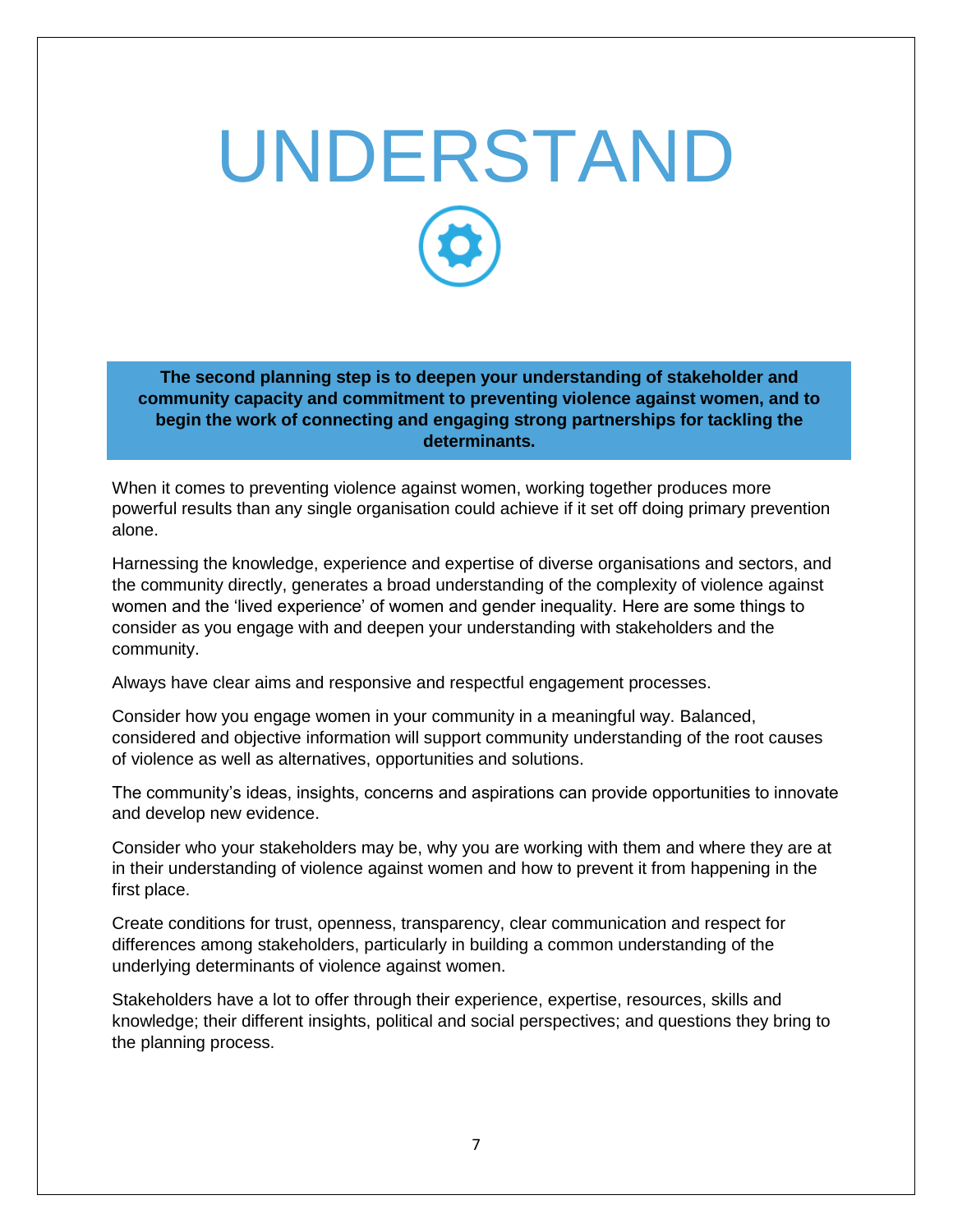# <span id="page-7-0"></span>**UNDERSTAND ESSENTIALS**

#### **Share knowledge**

- Prepare a fact sheet that covers the evidence, gendered drivers and data at regional, state and national levels to build understanding of the prevalence and seriousness of the problem.
- Design communication and review processes so they include the community as a specific stakeholder.
- Develop good relationships with local media and journalists.
- Engage stakeholders to find out what they know and ask them to contribute to the knowledge effort so you get different knowledge from different disciplines and different perspectives.
- Look for opportunities, gather, use and share knowledge from existing sources, for example, local council consultations or surveys conducted by stakeholder organisations.
- Get to know the policies and plans of other stakeholders that are taking action to prevent violence against women, including Council Plans, Municipal Public Health and Wellbeing Plans and dedicated PVAW and gender equity policies.

#### **Engage partners**

- Understand good partnership practice in relation to what you want to accomplish VicHealth's [The partnerships analysis tool](https://www.vichealth.vic.gov.au/media-and-resources/publications/the-partnerships-analysis-tool) and VCOSS's [Partnering Guides](http://vcoss.org.au/strong-sector/partnerships-decd/partnering-guides/) will guide your thinking about the level of the partnership.
- Establish good governance for your partnerships consider a Charter, Memorandum of Understanding or Terms of Reference to establish, for example, vision, purpose and values; roles and contributions; policies that might apply; some basic ground rules for participation, decision-making, communication, conflict resolution, meetings protocol; and so on.
- Plan inclusively so that your partners are motivated to bring resources, thinking and know-how to the table.
- Share accountability to reduce duplication and fragmented effort, and to improve outcomes.
- Work across all levels of partner organisations.
- Engage local media and journalists as partners.
- Feed back the results of your engagement through community-based organisations and the media.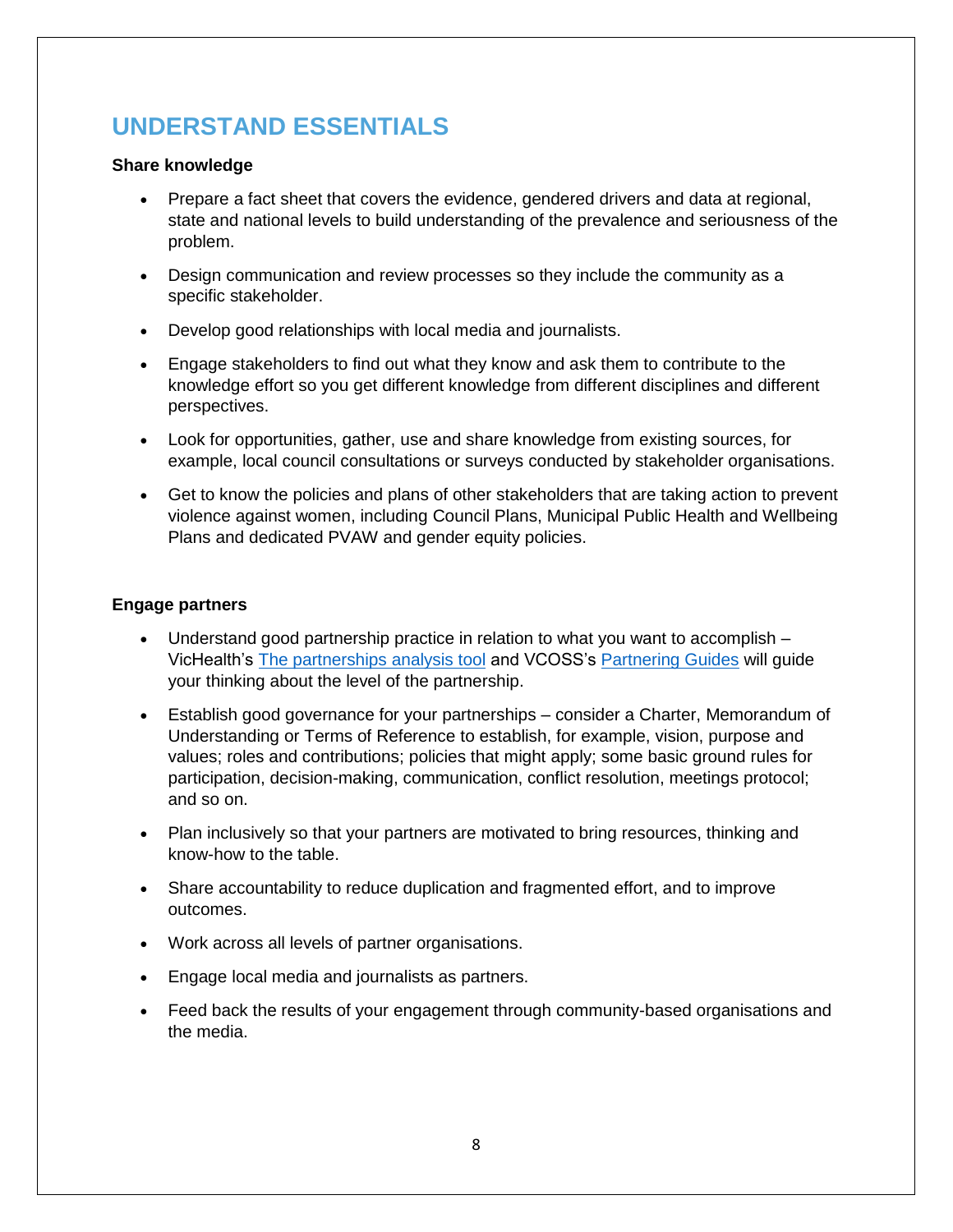#### **Engage the community**

- Undertake stakeholder mapping to help identify residents' associations, business groups, religious groups, sporting clubs, arts and cultural organisations and other networks that may provide support in engaging with hard-to-reach communities.
- Design your engagement strategy so the public and stakeholders can participate at different levels – for instance, see the [IAP2 Public Participation Spectrum:](https://www.iap2.org.au/resources/iap2s-public-participation-spectrum) *inform, consult, involve, collaborate, empower.*
- Tailor your engagement so that differences in capacity, culture, dynamics, politics, resources and social capital are recognised and respected.
- Make the aims of your engagement clear, inform people how the information they provide will be used, and provide feedback to participants at the end of the process.

# <span id="page-8-0"></span>**TIPS**

Use existing networks or events that provide ready access to parts of the community. For example, conduct surveys at local events where the community has gathered.

Fast track community engagement using partners that have ready access to parts of the community.

Map hard-to-reach people who may be at risk of being excluded and tailor your engagement approach. Consider transport options, translators and environments that are conducive to sharing stories.

Use everyday language that is accessible and user-friendly. Consider community languages, large print and adapt communication for people with disability.

Ensure frequent and open communication with your partners.

Develop strategies and responses to local 'hot issues' so the overall engagement process isn't derailed.

Use an empathic, skilled facilitator to achieve full engagement and the opportunity for an open flow of ideas.

- Create an environment of trust that encourages participants to express their views.
- Be proactive in encouraging input from those less willing or able to speak up.
- Beware of tokenism or reactiveness don't just inform and placate.
- Guide discussion to what can be learned for the future.
- Be aware of, and manage, any tensions that already exist or might arise.

Establish governance structures that are 'fit for purpose' – that are as simple and efficient as possible and minimise the impact and demands on stakeholders.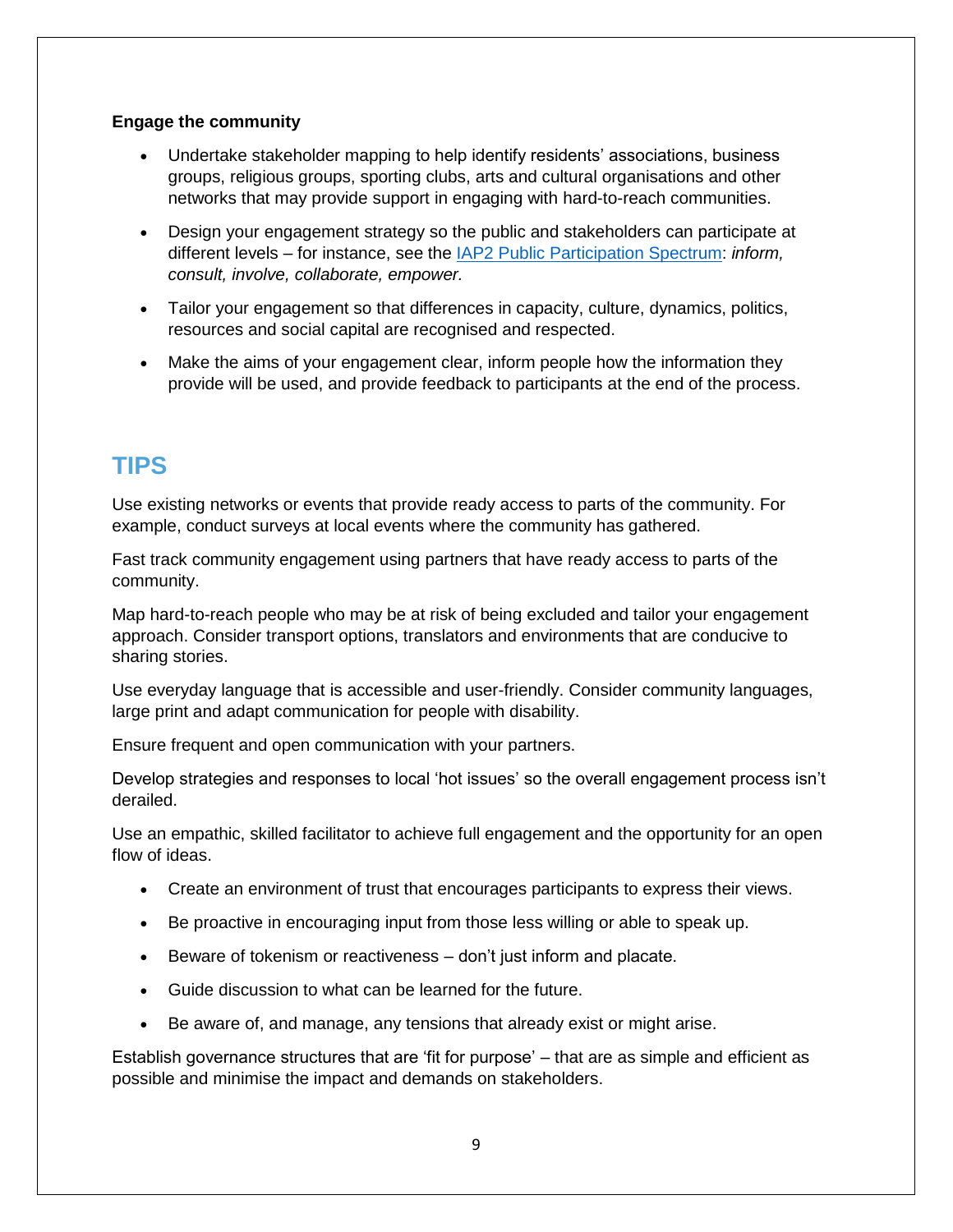Build partnerships on agreed values captured in a Charter or Memorandum of Understanding that sets out intentions and shared purpose. It is just as, or more, effective than a detailed Terms of Reference.

Develop partnership and stakeholder processes that encourage shared leadership and accountability.

Use the planning process to build a 'partnership agenda'.

Recognise the interdependence of organisations and sectors in your planning to maximise coordination of primary prevention actions.

Build flexibility and adaptability into partnership processes that accommodate differences and focus on the achievement of results.

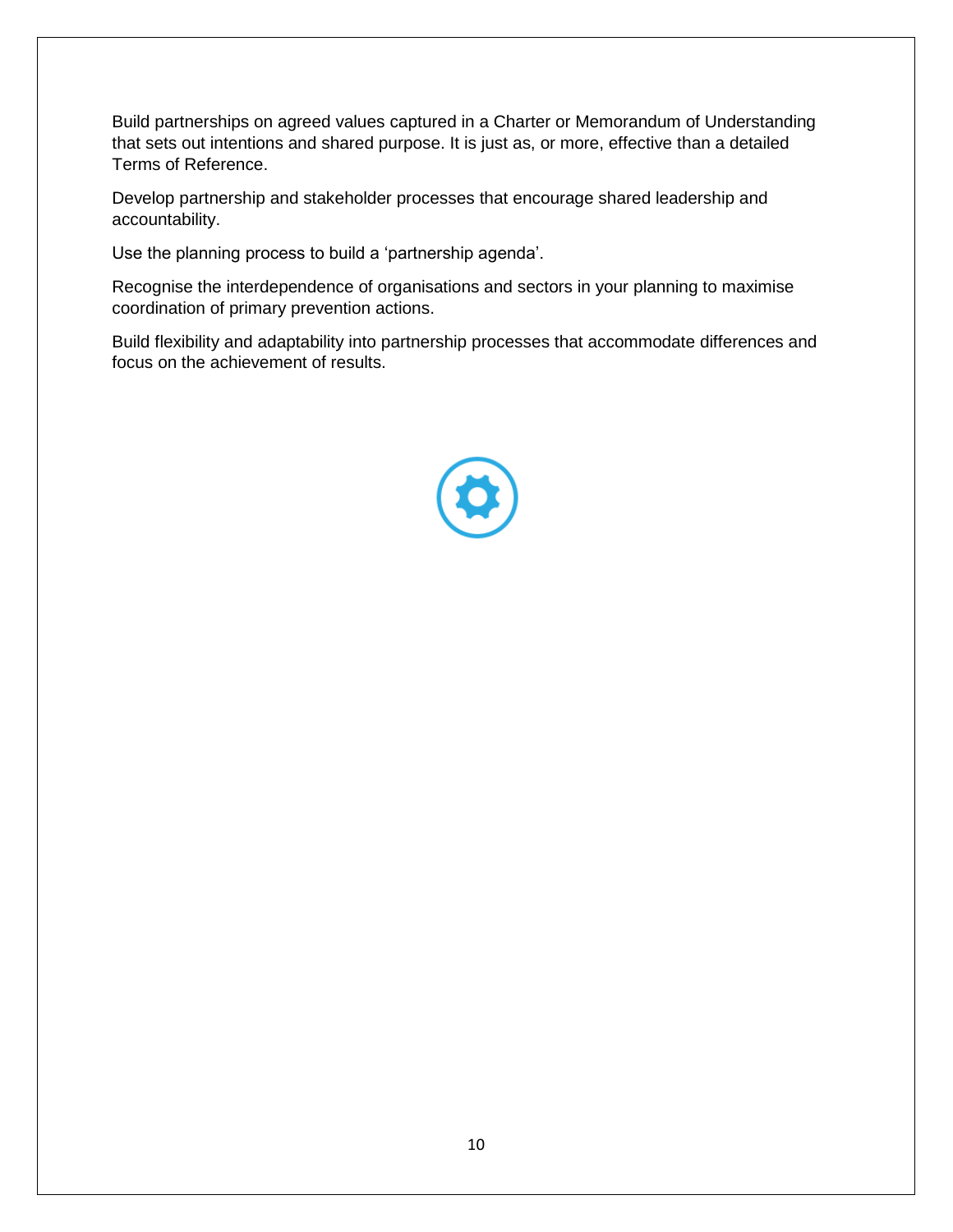# SET DIRECTION

**The third planning step supports the development of a vision and goals that inspire and motivate partners and the community towards achieving greater gender equality and better safety and health outcomes for women.**

A clear, agreed direction is the backbone of your regional action plan. Here are some things to consider as you develop a vision and goals.

- A vision provides partners and the community with greater clarity and motivation about the need to address the gendered drivers of violence against women.
- A vision that articulates the social transformation needed to prevent violence against women over the long term empowers participants to think more deeply about the range of actions and the role everyone can play in contributing to change now.
- Provide opportunities for partners to understand and engage the language and concept of equality between women and men in setting the vision and goals.
- Ensure goals express changes that are achievable in the longer term through the accumulation of shorter-term impacts over time, such as the direct improvements you are seeking from your regional action plan (these will be expressed in your Objectives, see the next planning step).

# <span id="page-10-0"></span>**SET DIRECTION ESSENTIALS**

#### **Involve partners**

- Involve partners in the development and review of the vision and goals to ensure they are committed and participate for the duration of your regional action plan. Partnership workshops are a good way to do this.
- Prepare and openly share information that's been gathered, analysed, interpreted and crystallised into themes in an easy-to-read format to inform the process of visioning and goal development.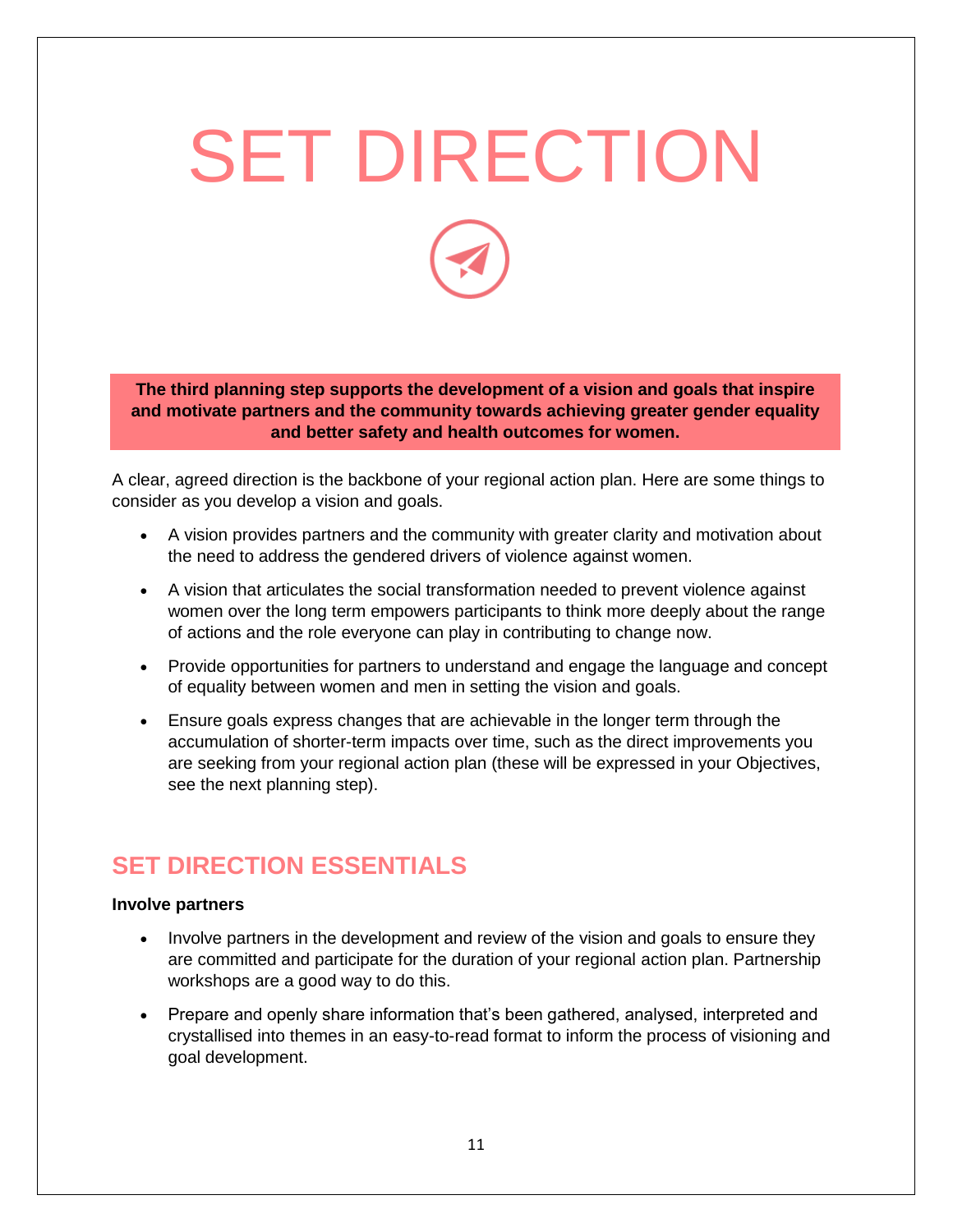- Support strong collaboration throughout the visioning and goal-setting process by honouring the administrative and management practices agreed in the Memorandum of Understanding, Charter or Terms of Reference.
- Determine whether you need a strategy to build the capacity or capability of partners so that appropriate action can be planned and delivered.

#### **Develop a vision**

- Provide partners with clarity about the planning hierarchy vision, mission, goals, objectives, strategies, actions – and use planning templates to support the thinking.
- Build a vision that clearly describes 'where' you want to be and 'what' you want to become to ensure you direct resources and focus action to achieve that desired future state. Avoid the 'how' in your vision statement – this is your mission or purpose.
- Design an inclusive visioning process:
	- $\circ$  Provide sufficient time and opportunity for all issues to be considered by stakeholders in the development of the vision and goals. Visioning tools may assist in this process.
	- $\circ$  Begin with a conversation about 'where you are now' and what your strengths and achievements have been before considering the future. The inclusion of past and present before moving to future makes it easier for people to engage in thinking about a different future and the changes that are needed to get there.
	- $\circ$  Put people into small groups to discuss the vision so all voices are heard. Ask them to tell the story of their thinking behind the vision, and when all have presented, synthesise the common themes.
	- $\circ$  Circulate the draft vision and goals for refinement and comment. Workshop brainstorms provide a good foundation but reflection is also important so that any new thoughts or emphases can be considered.
	- $\circ$  If partners are skeptical about a 'vision', work together on a 'purpose' that can describe the place in the future you want to collectively arrive at. Generally, a vision is more motivational and inspiring.

#### **Set goals**

- Analyse the research and crystallise the local experience into themes to inform the areas where you might set goals that contribute to achievement of the vision and best outcomes for your region.
- Develop the identified themes into statements that reflect the changes that you want to see in the longer term. These are the goals of your regional action plan.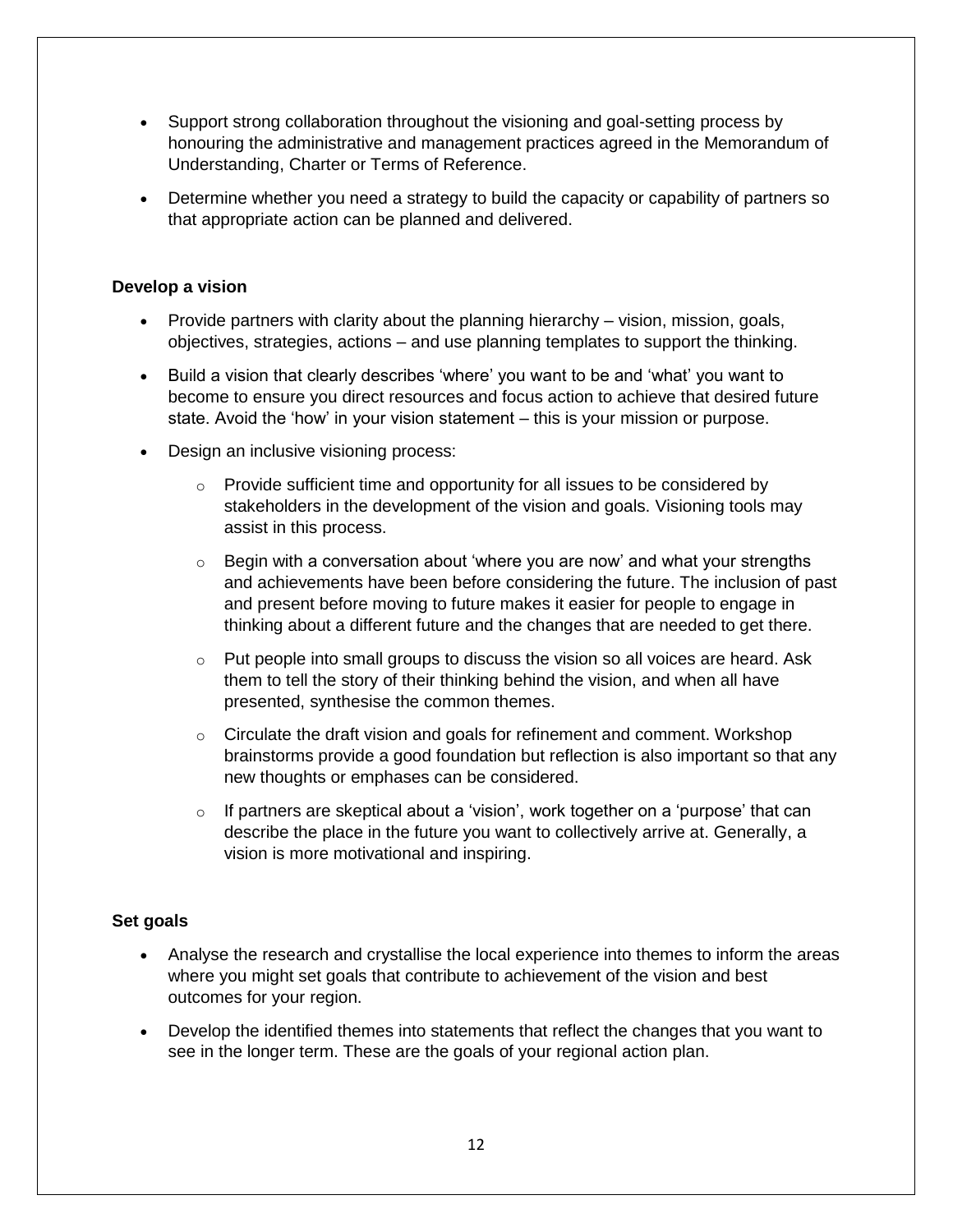• Consider the feminist framework, gender equality, primary prevention and health promotion in setting your goals that result in population change over a longer term (3-5 years post intervention).

# <span id="page-12-0"></span>**TIPS**

A vision is a clear statement of your desired future state. A mission or purpose is the way you will achieve it – your role and core competence in taking action towards the desired future.

Question and clarify people's ideas and thinking as they consider the vision – it often leads to a richer development process.

Avoid word-smithing a vision statement in a workshop with partners – its takes too long and you lose the intent of the work that's been done.

Workshops are good for brainstorming and tapping the wisdom of partners but it will always be necessary to review and revise the outputs.

Circulate the revised and refined outputs and ask for agreement.

Personally call any partners that you think need more encouragement to participate or whose views may not be included in the draft.

'Less-is-more' – develop a limited number of goals – no more than four so that you don't spread your effort too thinly.

Agree a direction that allows for maximum contributions from partners.

Involve people from different levels of your organisational partners in the planning process to achieve maximum buy-in and understanding.

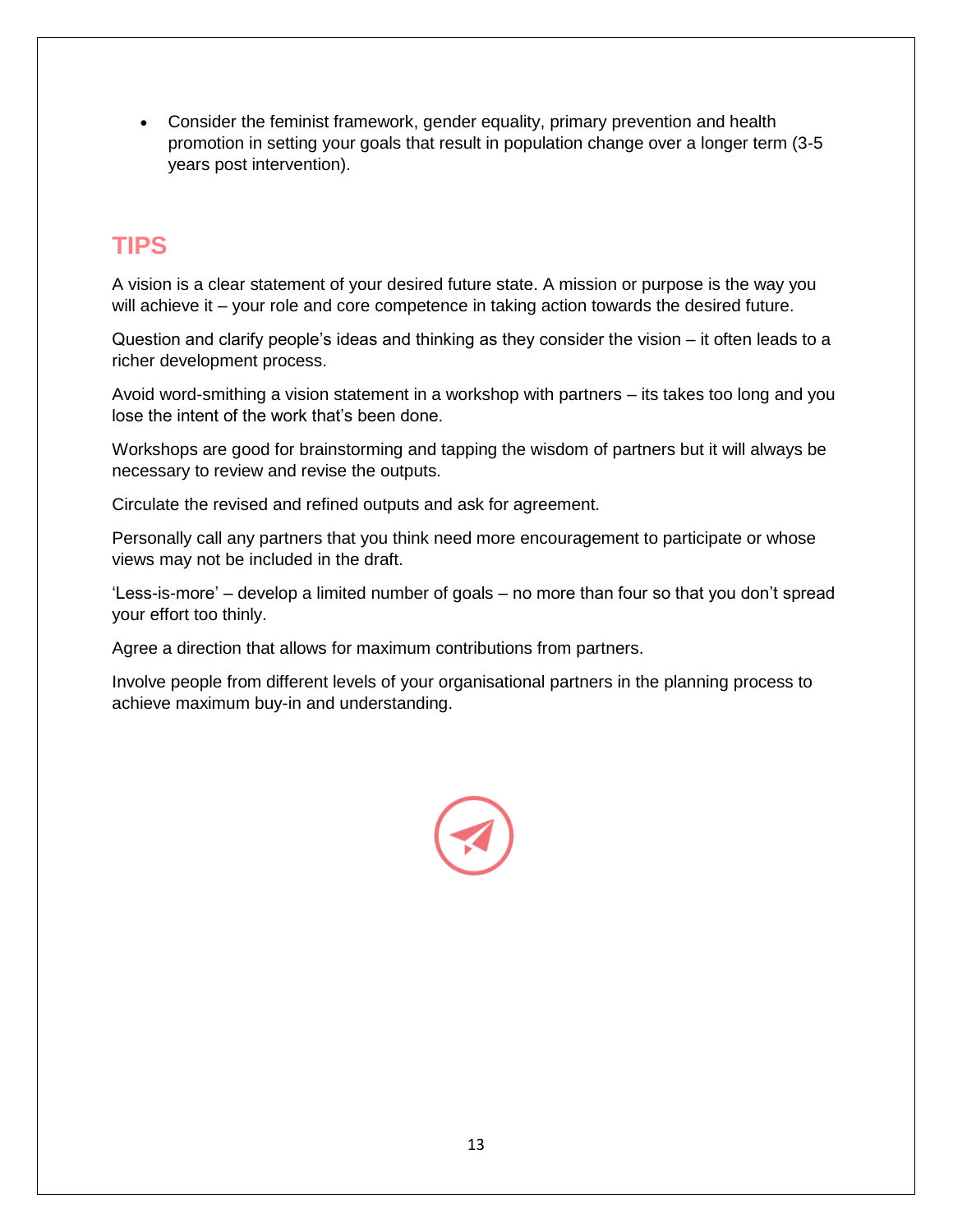# <span id="page-13-0"></span>DEFINE ACTION

**The fourth planning step engages partners in deciding on measurable objectives, strategies and actions that align with and support achievement of the vision and goals.**

Defining action involves cascading objectives, strategies and actions in a planning hierarchy that clearly sets out what you are going to do, how you are going to do it and who is responsible. Here are some things to consider as you define action.

The strengths, resources and ingenuity of all partners will make a difference to preventing violence against women from happening in the first place.

Evidence is your main guide – evidence-based action adapted to your local and regional context will deliver much greater return for your efforts.

Primary prevention practice is growing so it's important to be able to measure efforts and use those findings to contribute to what works. This means planning for evaluation and putting evaluation processes in place from the outset.

Keep the action plan brief. Use a template and record other processes such as consultation reports and summaries of the evidence separately, either online or in hard copy form.

Maximise your effort and scarce resources by aligning your action planning processes with other organisations in your region that are working to prevent violence against women; for example, local governments and community health services.

## <span id="page-13-1"></span>**DEFINE ACTION ESSENTIALS**

#### **Align the approach**

- Involve all stakeholders in defining action they will bring different perspectives and strengths to identifying mutually reinforcing strategies for your actions.
- Consider:
	- o What you need to achieve (objectives) to realise your vision and goals.
	- $\circ$  How you are going to achieve it (strategies); for example, 'Implement an organisational bystander program' or 'Develop a gender inclusive policy'.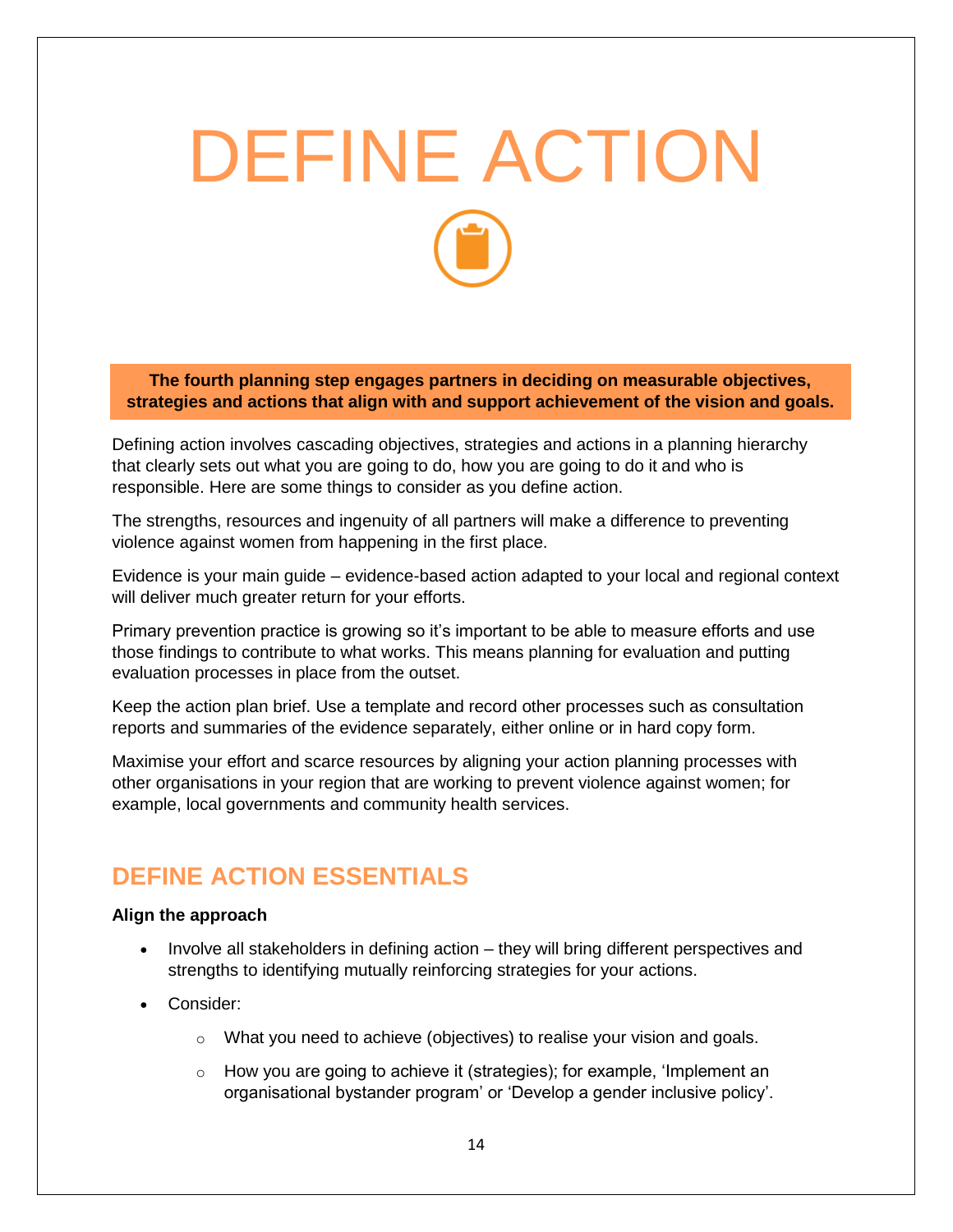- $\circ$  Actions you are going to take to deliver your strategies; for example, 'Secure funding to deliver the organisational bystander program' or 'Identify a sports club that is ready for gender inclusive policy work'.
- Start your action planning with clear, measurable objectives. A good objective provides a shorter-term view towards achieving the longer-term goal and provides the focus for strategies and actions.
- Where possible, use verbs that support measurable objectives; for example, 'decrease', 'increase', 'improve' or 'reduce'. Weaker words like 'enhance' do not convey the same level of measurability.
- Pitch your goals, objectives, strategies and actions at consistent levels using consistent language. Different people use different planning language; for example, goals can be called 'strategic priorities' or 'key result areas'; strategies can be labelled 'programs', 'projects' or 'initiatives'.
- Keep strategies and actions at an appropriate level so that responsible partners have the 'elbow room' to carry them out in a way that best suits them.
- Identify SMART indicators of success so that you will know whether you have achieved what you set out to achieve and to understand whether the strategies and actions have been effective. This process is described more fully in the Measure step in this Guide.

#### **Select objectives, strategies and actions**

- Select objectives based on regional and local need, and the opportunity and capacity revealed through data analysis and community engagement.
- Select strategies and actions that achieve your objectives and deliver the most gain towards achieving your goals.
- Take a strengths-based approach to selecting actions in local areas recognising the importance of people's environments and the multiple contexts that influence their lives. Focus on the potential, strengths, interests, abilities, knowledge and capacities, rather than limits.
	- $\circ$  Tap the strengths, ideas and local knowledge of partners to seed strategies and actions.
	- o Consider variables such as:
	- $\circ$  The interaction, combination and reinforcement of strategies and actions across individual/relationship, community/organisational and social levels of the [social](http://www.who.int/violenceprevention/approach/ecology/en/)  [ecology](http://www.who.int/violenceprevention/approach/ecology/en/).
	- $\circ$  The range of social, political, legal and economic levers that are available to achieve the changes you seek.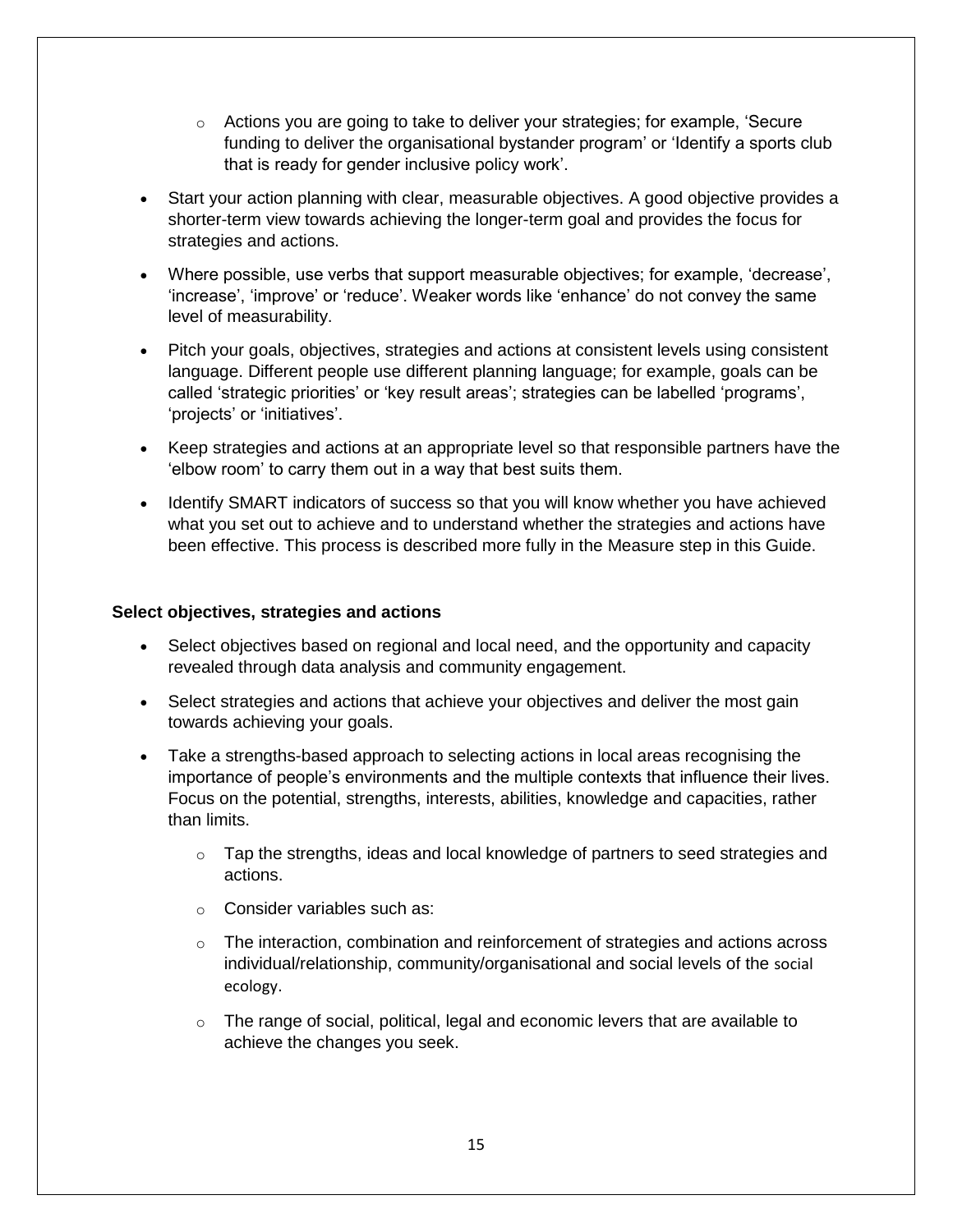- $\circ$  Subgroups in the community who are hard to reach. Primary prevention is universal so be prepared to tailor your strategies and actions so your work is as inclusive as possible.
- Prioritise your actions to provide a more objective, methodical and interactive approach.
- Ensure stakeholders can see their contribution in the action plan and agree to be accountable.

#### **Use evidence**

- Use evidence-based strategies and actions wherever possible.
- Invest time in adapting theoretical models, or borrow from other disciplines or other programs of social change when evidence-based programs are not readily available to match your prevention needs. Evaluate your approach to build new evidence.
- Invest time in adapting evidence-based strategies and actions to the local context don't just apply them without this essential consideration.

# <span id="page-15-0"></span>**TIPS**

- Invest time in gaining knowledge about the planning hierarchy so you can clearly see where the vision, goals, objectives, strategies and actions fit.
- Plan for [evaluation](https://www.vichealth.vic.gov.au/media-and-resources/publications/a-concise-guide-to-evaluating-primary-prevention-projects) and establish evaluation processes at the same time as you define the objectives, strategies and actions.
- Write in plain English and consider translations, if appropriate, to your local context.
- Don't be prescriptive and detailed about the actions and the supporting tasks.
- Less is more select actions that will provide the greatest return on investment.

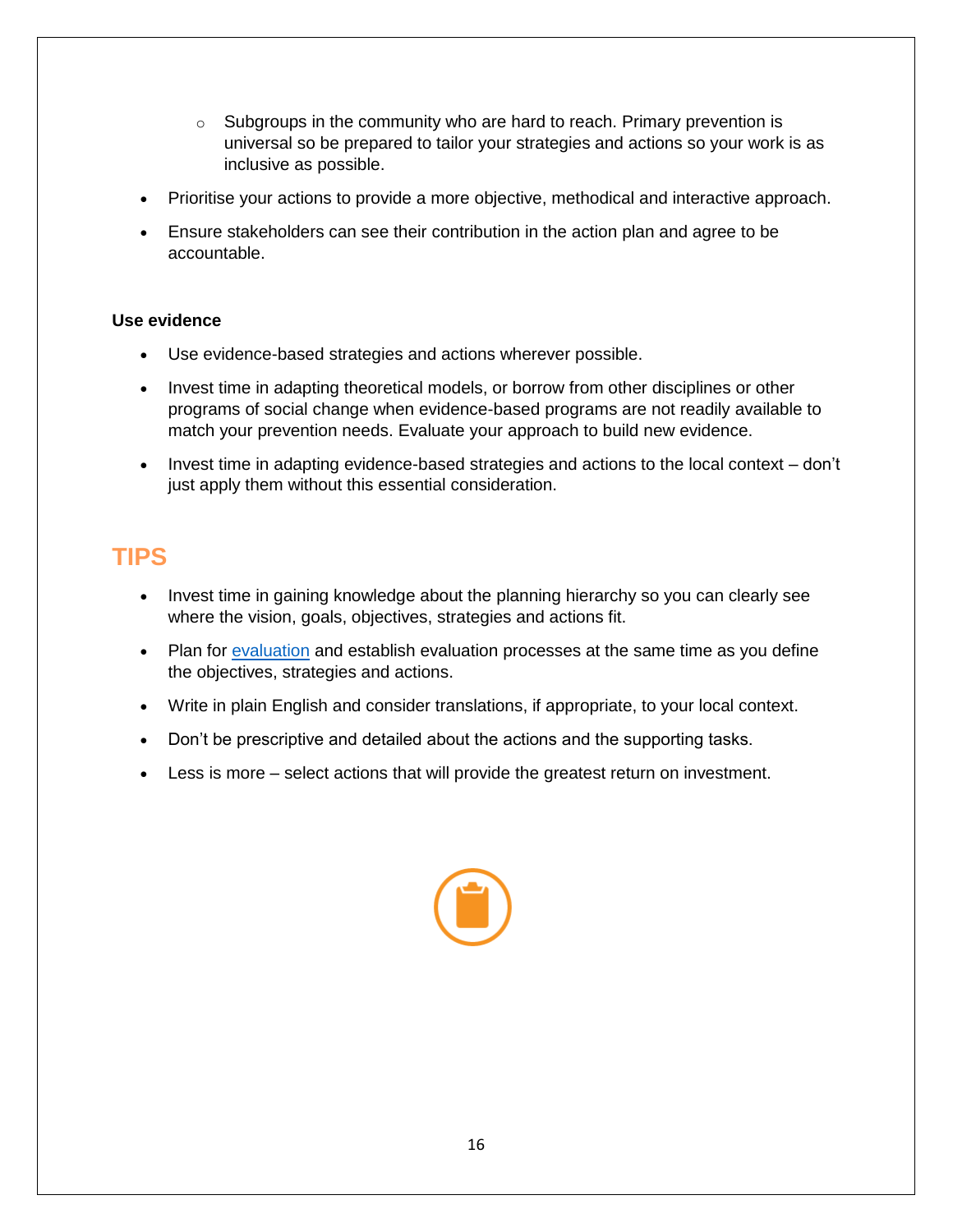# <span id="page-16-0"></span>IMPLEMENT

**The fifth planning step focuses attention on delivery – creating an environment for joint action and accountability that makes a different to the equality and safety of women.**

Effectively harnessing the attention, energy and commitment of partners to implement the action plan is 'where the rubber hits the road'. Here are some things to consider for optimal delivery of your action plan.

- Processes are important. How people work together has a significant influence on the results of everyone's efforts.
- Deep levels of trust between partners, a common vocabulary, agreed leadership styles and skill and determination will drive success.
- Personal relationships can be helpful but do not sustain partnerships between organisations as personnel change. Be sure to work on organisational commitments that can withstand such changes.
- Leverage the full value of partnerships at the implementation stage through joint problem-solving, shared learning, and developing skills, knowledge and competence to deliver.
- A cluster of projects delivered together can have a transformative effect use project [management](http://www.mindtools.com/pages/main/newMN_PPM.htm) tools and discipline to achieve coordinated effort.
- Celebrate success together. Recognise the value of partner contributions and the challenging nature of the work by celebrating milestones and achievements.

# <span id="page-16-1"></span>**IMPLEMENT ESSENTIALS**

#### **Commit to deliver**

- Review your action plan's progress regularly so all partners can see how things are progressing.
- Revise your action plan with partners as new evidence-based practice or programs emerge.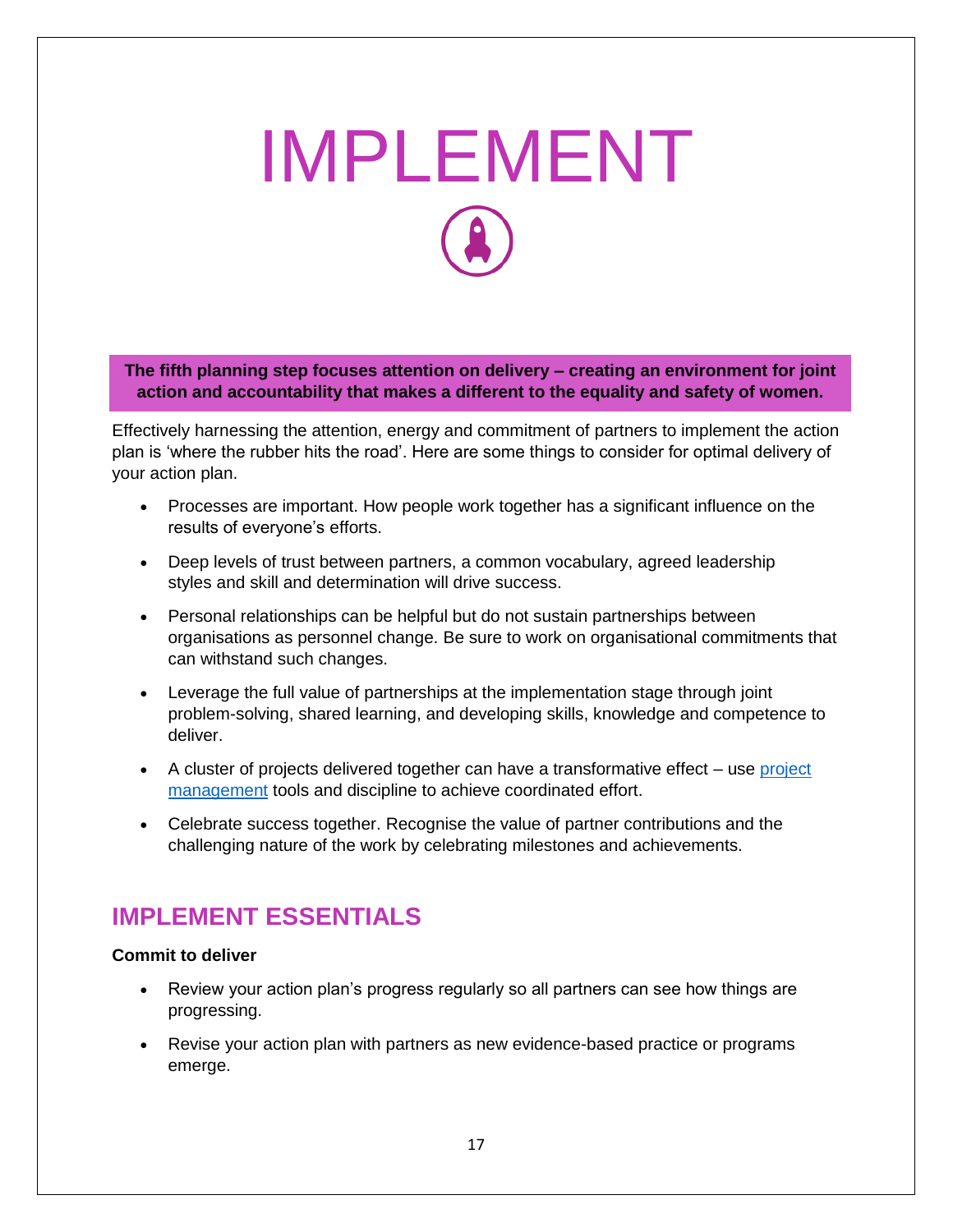- Create a small group that is responsible for providing robust and predictable management practices including regular meetings with ample notice and the provision of agendas and minutes.
- Stay on purpose. Keep the vision, goals and objectives in focus at regular meetings with partners, particularly when energy and attention wanes.
- Keep meetings on track by setting clear expectations use why, when, how and who at the start of the conversation and regularly return to it as the meeting progresses. Stay out of the detail.
- Support implementation and partnerships through regular attention including phone calls or coffee meetings, for example.

#### **Lead with purpose**

- Develop conscious collaborative leadership through:
	- mentoring and coaching
	- building a vision-guided values-driven culture
	- inspiring partners and their creativity, commitment and enthusiasm
	- empathy and consideration of others
	- high levels of authenticity and trust
	- accountability, responsibility and adaptability.
- Develop dialogue and team-directed learning skills facilitate, ask questions and allow participants to gain insights into the prevention of violence against women and the solutions they can bring to achieving it.
- Ask for feedback on your leadership style to develop high levels of awareness of how you lead.
- Adopt a solutions focus, don't dwell on problems. A solutions focus keeps the group focused on the importance of preventing violence against women and keeps people out of the detail and the drama. It also provides the opportunity for shared problem-solving.
- Be mindful of how you bridge differences, resolve disagreements and ensure fairness across the diversity of stakeholders. Prepare your thinking before you act and use the Charter, Memorandum of Understanding or Terms of Reference as a fall-back.
- Seize opportunities when they arise be flexible and adaptable to changing circumstances.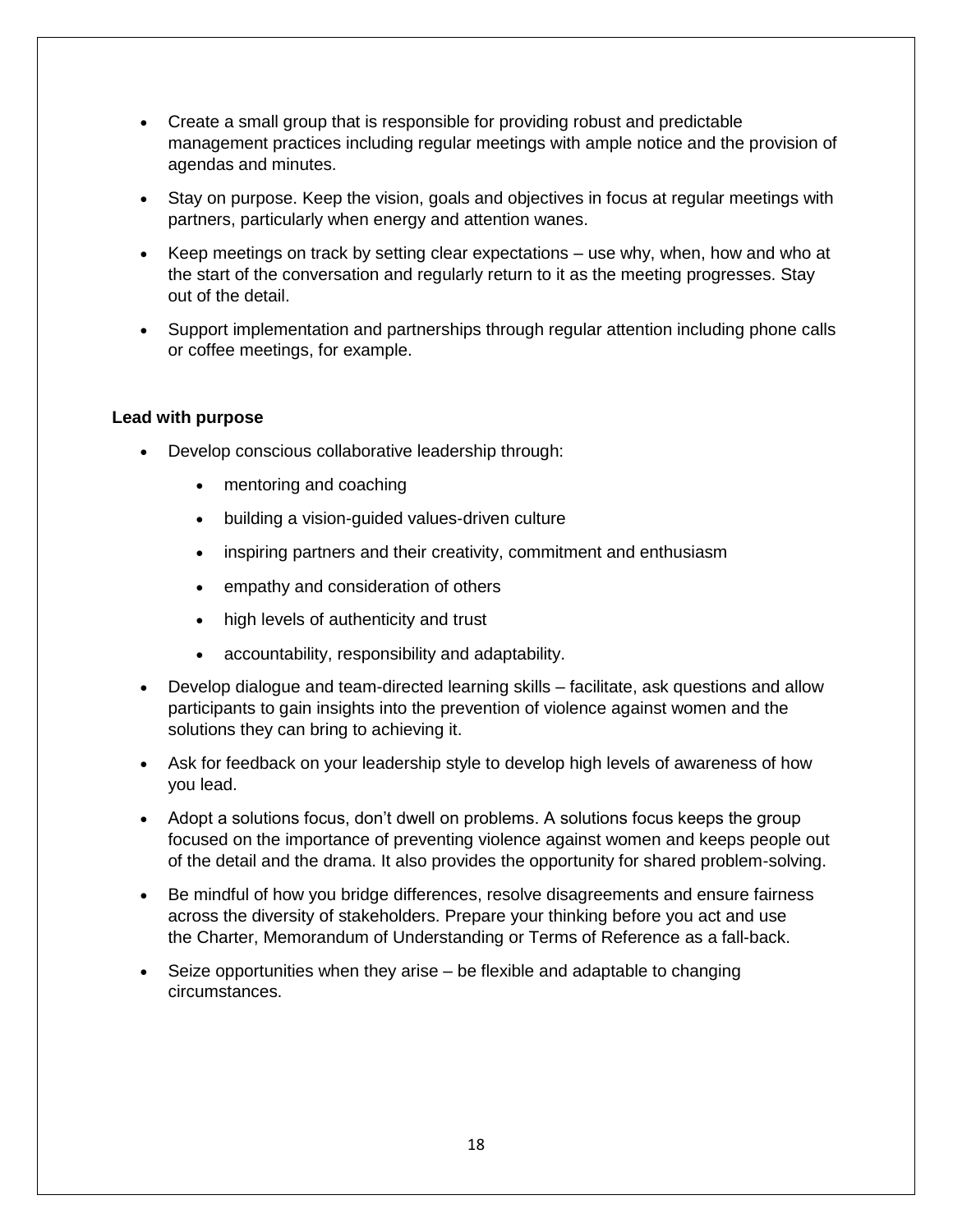# <span id="page-18-0"></span>**TIPS**

- Pick up the phone or arrange to have coffee to sustain active participation and longer term relationships.
- Schedule meetings, prepare agendas and complete and circulate minutes in a timely way.
- Establish a shared monitoring process and feedback loop among partners to keep everyone in touch with progress.
- Identify opportunities for shared learning about primary prevention by attending conferences, seminars, workshops and other relevant events with partners.
- Include partners in problem-solving.
- Ask for help when you need it from partners they will often be more generous than you expect.
- Don't make assumptions about what is going on ensure your relationships are open, transparent and based on mutual understanding.
- Be aware of your own strengths and weaknesses and those of partners.
- Listen actively and ask clarifying questions when things aren't clear.
- Facilitate rather than manage to get the best out of people.
- Use project management methods to deliver strategies and actions.
- Be clear about your women's health service's role in guiding the progress of the action plan – develop processes of shared accountability.

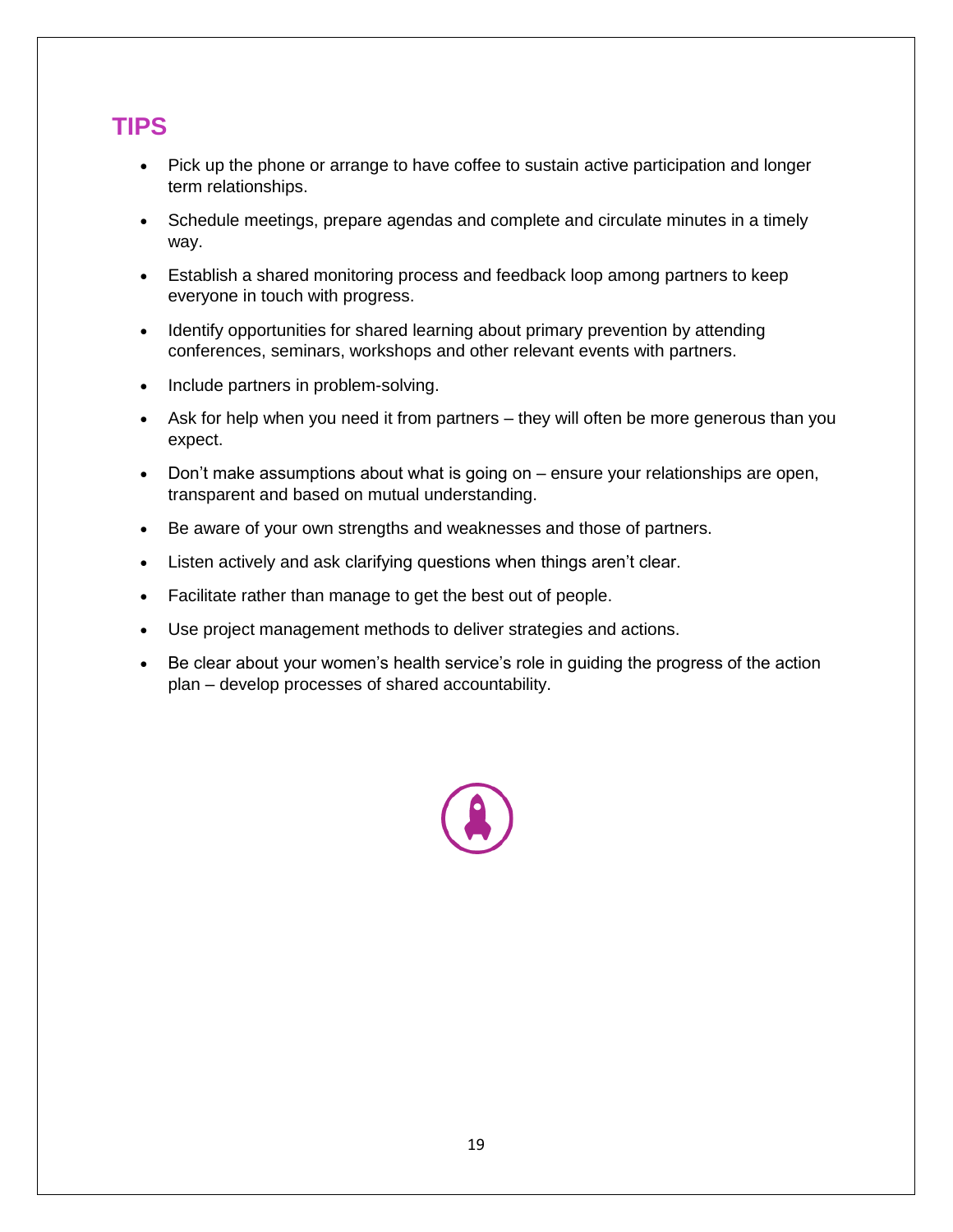# <span id="page-19-0"></span>MEASURE

**The sixth planning step supports the measurement of primary prevention efforts through establishing the means for sound evaluation.**

It is important to measure objectives, strategies and actions so that there is reliable information about what has been achieved and so there can be informed decisions about it. With evaluation in place, data can be collected on what's working well or less well; whether there are unintended consequences; which aspects of implementation need to change; and what to do for the next iteration of the action plan. Here are some things to consider when planning for evaluation.

- It's critical to have stakeholder buy-in to an evaluation culture that values learning and improvement. Evaluation isn't only about accountability: it's a friend to implementation.
- There are different types of evaluation that can be applied at different times during implementation of your action plan.
	- Process evaluation should be done throughout implementation
	- Impact evaluation measures the immediate to medium-term changes resulting from your strategies and relates to whether or not objectives have been met
	- Outcome evaluation is for measuring change over a much longer period of time and relates to whether or not goals have been achieved.
- Given the long-term nature of much primary prevention, evaluating outcomes over the first few years of a regional action plan may not result in measurable changes – it is more useful to focus on impact evaluation.
- Evaluation supports accountability at two levels by reporting the progress of implementation, and understanding the achievement of objectives.
- <span id="page-19-1"></span>• A mix of qualitative and quantitative methods of data collection will yield a rich source of information for decision-making.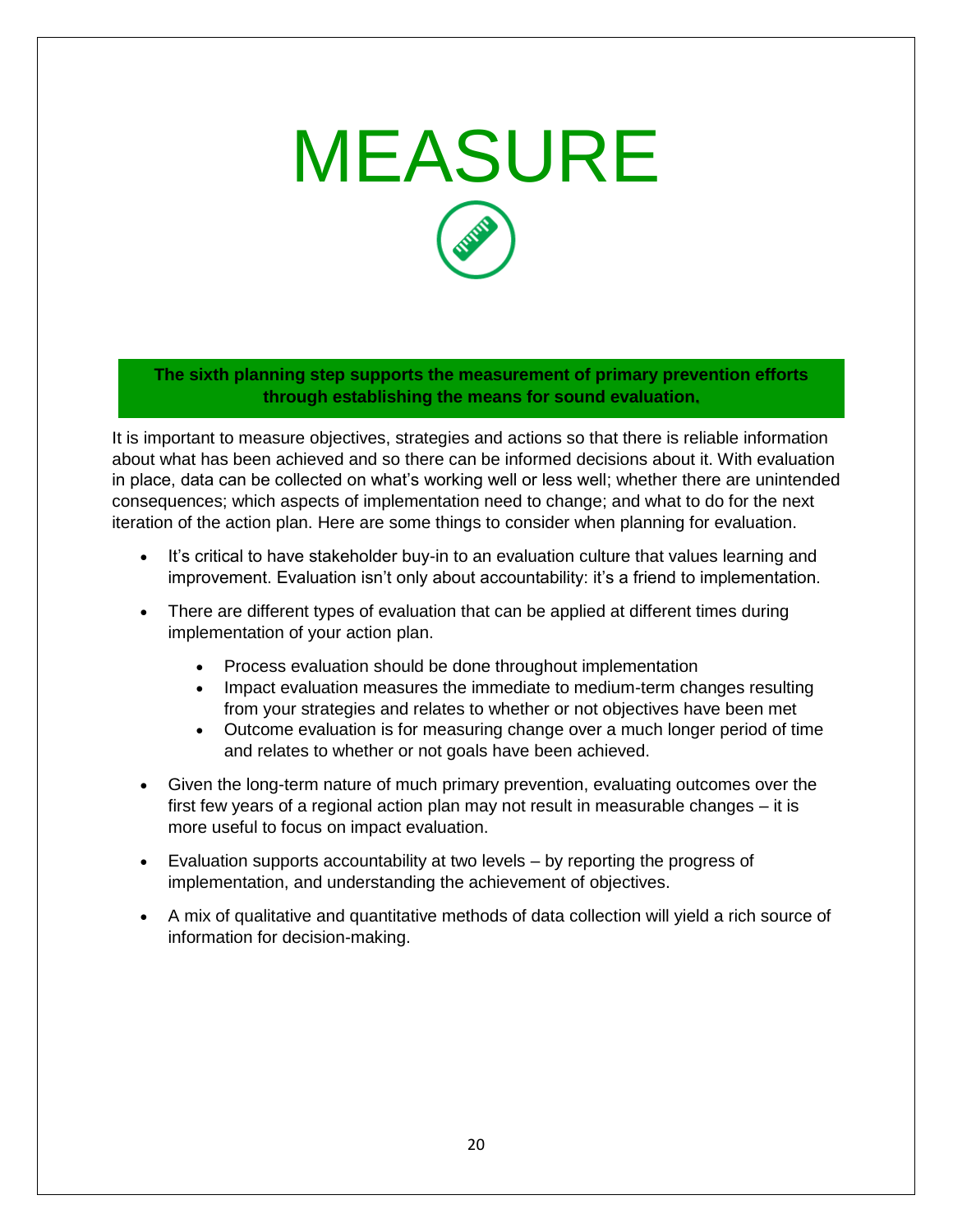# **MEASURE ESSENTIALS**

#### **Structure measurement**

- Develop an integrated measurement framework that includes both process and impact evaluation and can accommodate annual reviews with partners. See [VicHealth's](https://www.vichealth.vic.gov.au/media-and-resources/publications/a-concise-guide-to-evaluating-primary-prevention-projects)  [Concise Guide to Evaluating PVAW.](https://www.vichealth.vic.gov.au/media-and-resources/publications/a-concise-guide-to-evaluating-primary-prevention-projects)
- Build evaluation as early as you can in the action planning process so the foundations are laid for learning, improving and accountability.
- In consultation with partners, agree to SMART indicators of success to measure your primary prevention efforts: **S**pecific, **M**easurable, **A**chievable, **R**elevant, and **T**imely.
- Establish different SMART indicators for process and impact evaluation because you'll be using them to look for different things. Process indicators will point you to how well your strategies have gone; impact indicators will point you to the changes your strategies have made to those involved – not just individuals but organisations, communities and possibly society.
- Select the data collection methods  $-$  qualitative and quantitative  $-$  that will get the information you need for your process and impact evaluation. There might be established local or regional level data sources that fit this bill, but use them only if they do.
- Be sure the data collection methods you've selected are within the funding and resources that you have set aside for evaluation.
- Share your data collection activities among partners so the task of evaluation is not a burden for you.
- Evaluation is an essential part of regional action planning to prevent violence against women, not an optional extra. Invest in it by dedicating a proportion of funding or resources to setting it up and doing it.

#### **Analyse and interpret**

- Don't take the results of your data collection at face value:
	- interrogate the data
	- analyse what is going on
	- interpret why it is going on
	- synthesise your findings into an insightful story about primary prevention in your region.
- Analyse and interpret the data to throw light on the relationship between data and any contextual factors that provide new insight and learning.
- Share your findings with partners and the wider community; think about using the media as a vehicle for getting your findings out widely.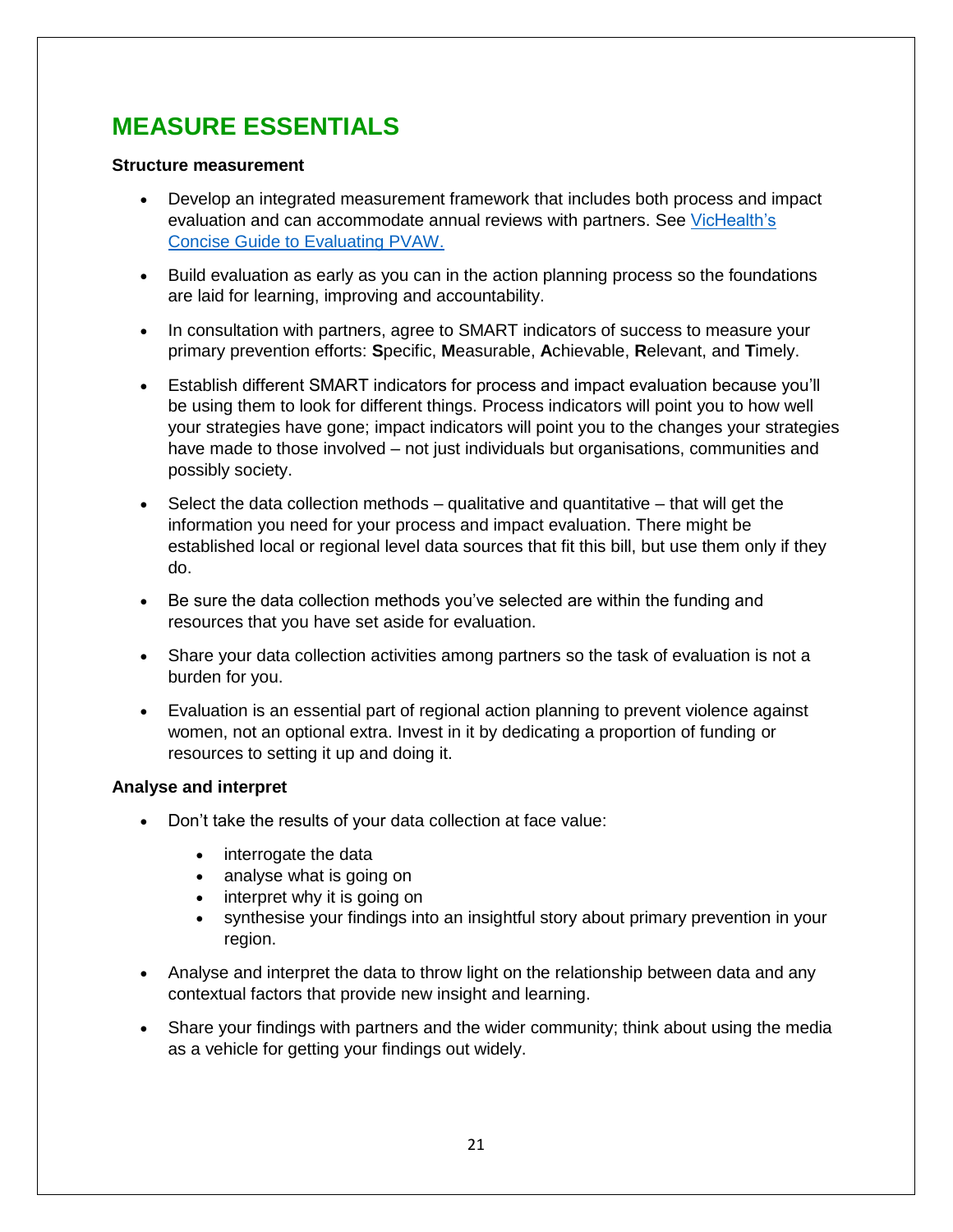• Remember, preventing violence against women is an emerging field of practice so plan for evaluation, measure the work and get your findings out as widely as possible to contribute to the evidence base of what works.

# <span id="page-21-0"></span>**TIPS**

Make measurement part of the regional action planning conversation from the beginning – check out people's thoughts on process and impact evaluation for learning, improving and accountability.

Develop a short measurement plan with key headings – Measuring Objectives and Strategies (impact evaluation), Progress (process evaluation), and Evaluating New Programs. You may wish to establish a baseline for the measurement of the longer term achievement of your goals (outcome evaluation).

Engage partners in their view of the data and the analysis and interpretation they bring that throws new light on the results.

Always evaluate when you don't have the evidence. There are a range of evaluation methods that use either quantitative or qualitative methods or both.

Select an evaluation method that is 'fit for purpose' – it can be modest and participatory (journaling for example) so that the resourcing is shared.

Set up the evaluation of any strategy before it is implemented so that baseline data can be collected and an agreed evaluation strategy can be put in place.

Set up a simple spreadsheet or develop a reporting template that is easy to populate and share.

Translate the 'by whom', 'by when' columns on the planning template to a reporting template for regular reporting of progress measures.

Use the media to celebrate success not only with partners but also with the wider community and to keep the spotlight on preventing violence against women.

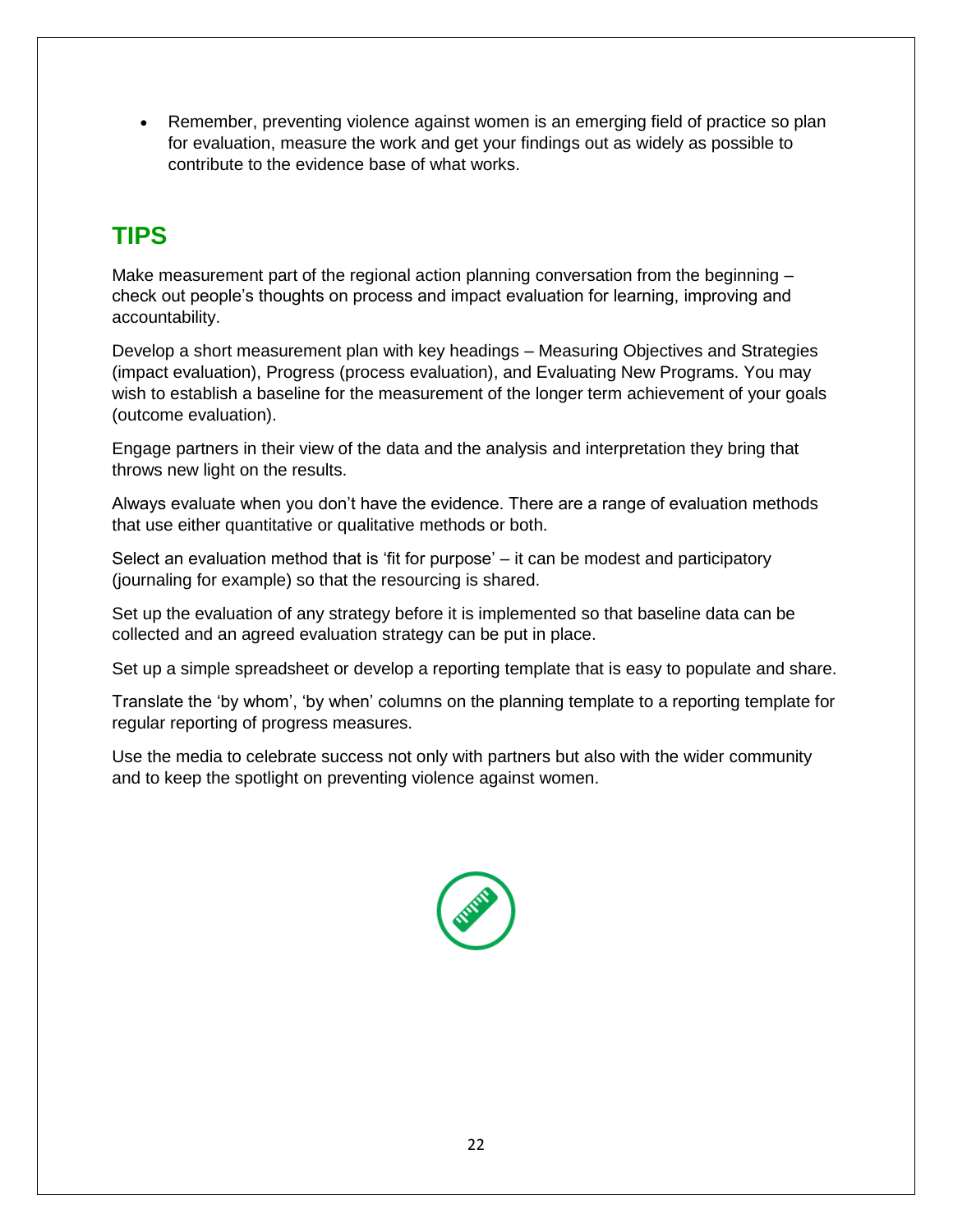<span id="page-22-0"></span>

**The last planning step feeds all the learning from the action planning experience into the next action plan.**

Reflection is the practice of thinking about and considering what has been done and how well it will address the future. Here are some things to consider when reflecting on all the experiences of action planning.

- Reflection provides the opportunity for continuous learning and dialogue when it is integrated into the governance group's activities.
- Reflection allows different views and perspectives to be understood and seen more clearly for their contribution to the prevention of violence against women.
- Consciously stepping outside the hurly burly of the everyday and asking probing questions helps to mitigate risk and provide opportunities for deeper insight and new learning that can be applied to the future.
- Reflection takes many forms and can be conducted at different levels including the rational and logical experience and the emotional journey of partners, stakeholders and the community.
- Reflection is both a relatively informal and private process, for example regular journaling in a diary, as well as a structured process.

# <span id="page-22-1"></span>**REFLECT ESSENTIALS**

#### **Practice reflection**

- Identify a simple [reflection model and tools](https://www.wlv.ac.uk/media/wlv/pdf/Greater_Manchester_AHP-HCS_Life_Long_Learning_Project_Team.pdf) that works for you and the governance group.
- Incorporate reflection into the Charter or Memorandum of Understanding.
- Reflect on and record your experience of the process of planning and of implementing your strategies and actions.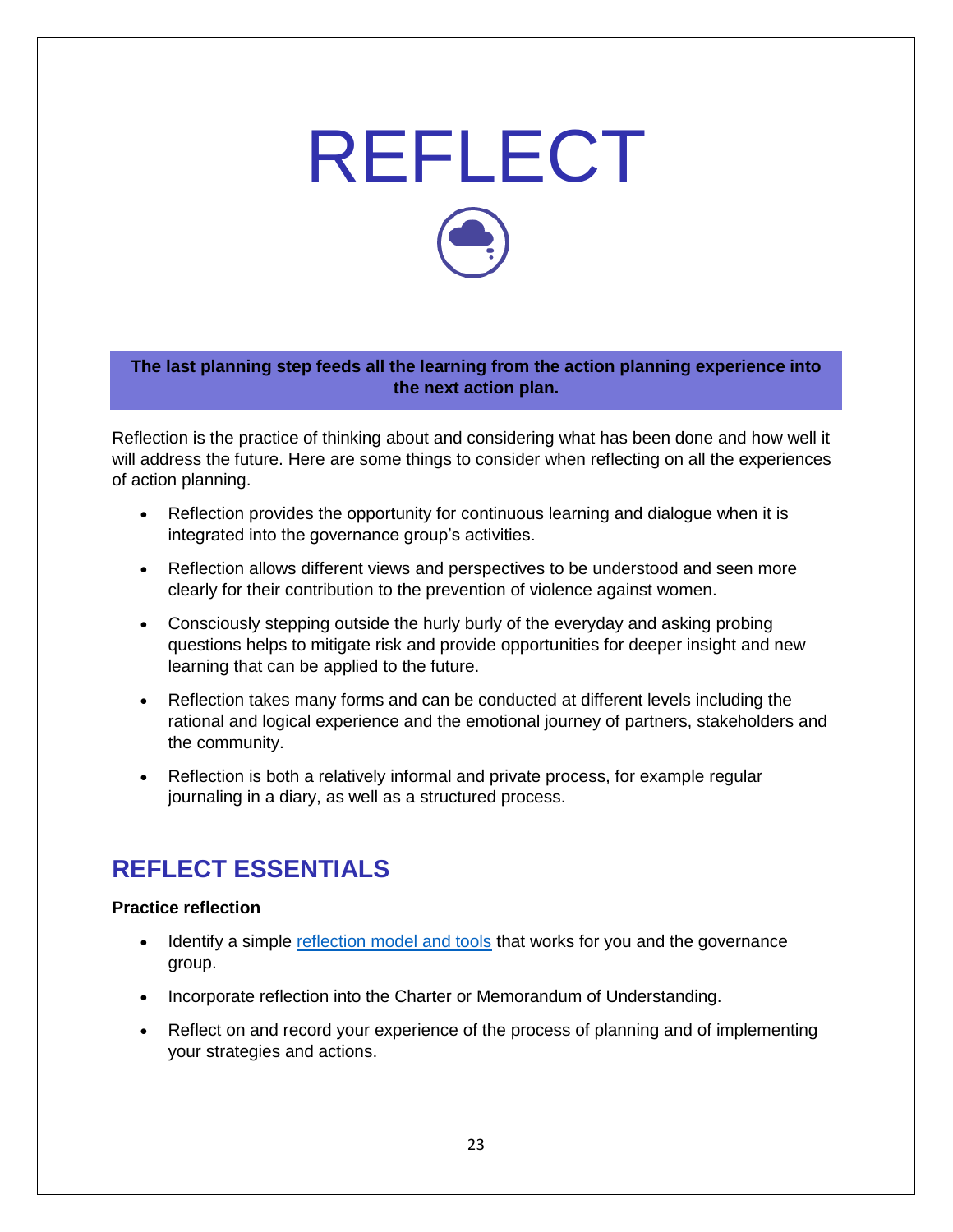- Introduce reflective practice from time-to-time in your meetings and look at both *what* was done and *how* it was done – use dialogue and avoid debate to enable connections to the experience and shared understanding.
- Engage in a range of personal and shared reflection processes such as debriefing, peer learning and exchanging feedback and deeper, guided group processes as well as journaling and diary keeping.
- Understand how your learnings from specific strategies apply more generally to others.

#### **Establish trust and openness**

- Make trust and openness an active component of your reflections.
- Build skill in reflective practice to overcome discomfort among partners.
- Continue to build trust and openness across the governance group to garner all the dimensions of the experience of planning and implementing together including assumptions, views and behaviours.
- Invite others into your reflective practice once trust and openness have been established and the group is settled to provide different insights and new learning.

#### **Ask questions**

- Establish a list of probing questions in agreement with the governance group based on *how?* And *what?* Rather than *why?*
- Consider using Borton's model of *the what?* a description of the who, what, why, when and where; in order to ask *so what?* – making sense of the general meaning, the significance, positions and viewpoints, actions and emotions; and *now what?* – making connections from the experience or incident to further actions.
- Ask open questions that encourage descriptive responses this allows groups to stay with the issue and avoids the blame trap.
- Employ a self-questioning approach that raises awareness of your own and other perspectives and viewpoints, and the particular nature and context of your discipline.
- Use critical thinking to examine and consider practice and ideas.

## <span id="page-23-0"></span>**TIPS**

- Provide tools for reflective practice, including reflective worksheets, systematic questions that are consistent for all participants, and/or a tailored experiential learning diary.
- Use *how* rather than *why*
- Consciously create time for reflection.
- Be as aware and honest with yourself as possible about your experience, contribution and actions.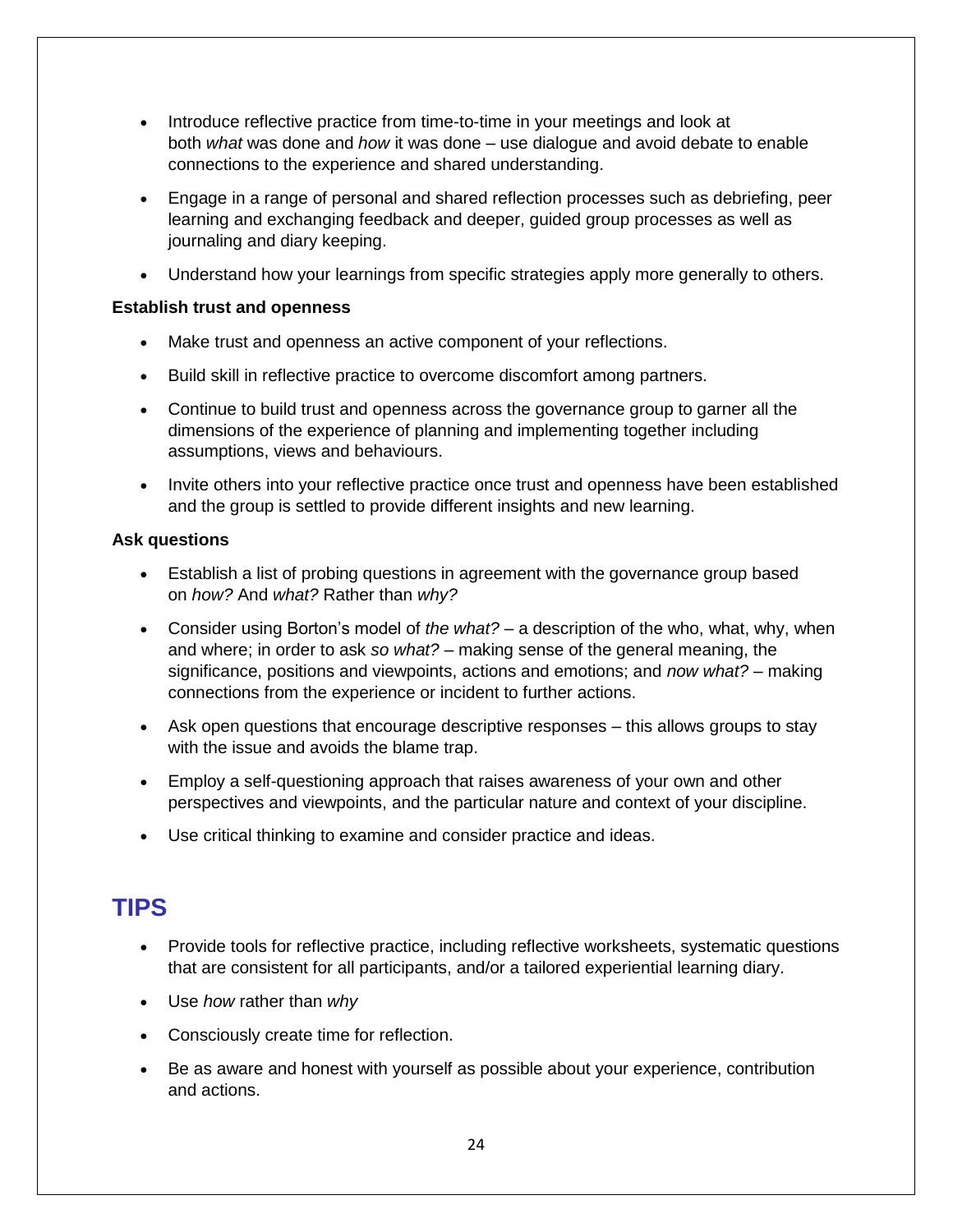- Find a reflective model or framework that works best for you and your group.
- Use a [self-reflection checklist.](http://www.worklifedesign.com.au/thestudio/WLD_ReflectivePracticeForWorkAndLife.pdf)
- Methodically maintain your own reflective records these can be electronic reflections such as sound bites or short videos, or hard copy written reflections.
- Reflect on the group's experience of the action planning process itself to improve it next time.
- Consider using [appreciative inquiry](http://www.gervasebushe.ca/the_AI_model.pdf) as a method for reflection.
- Practice dialogue rather than discussion to connect, align, learn and understand.
- Don't criticise critical reflection is not about criticising, but providing insight.

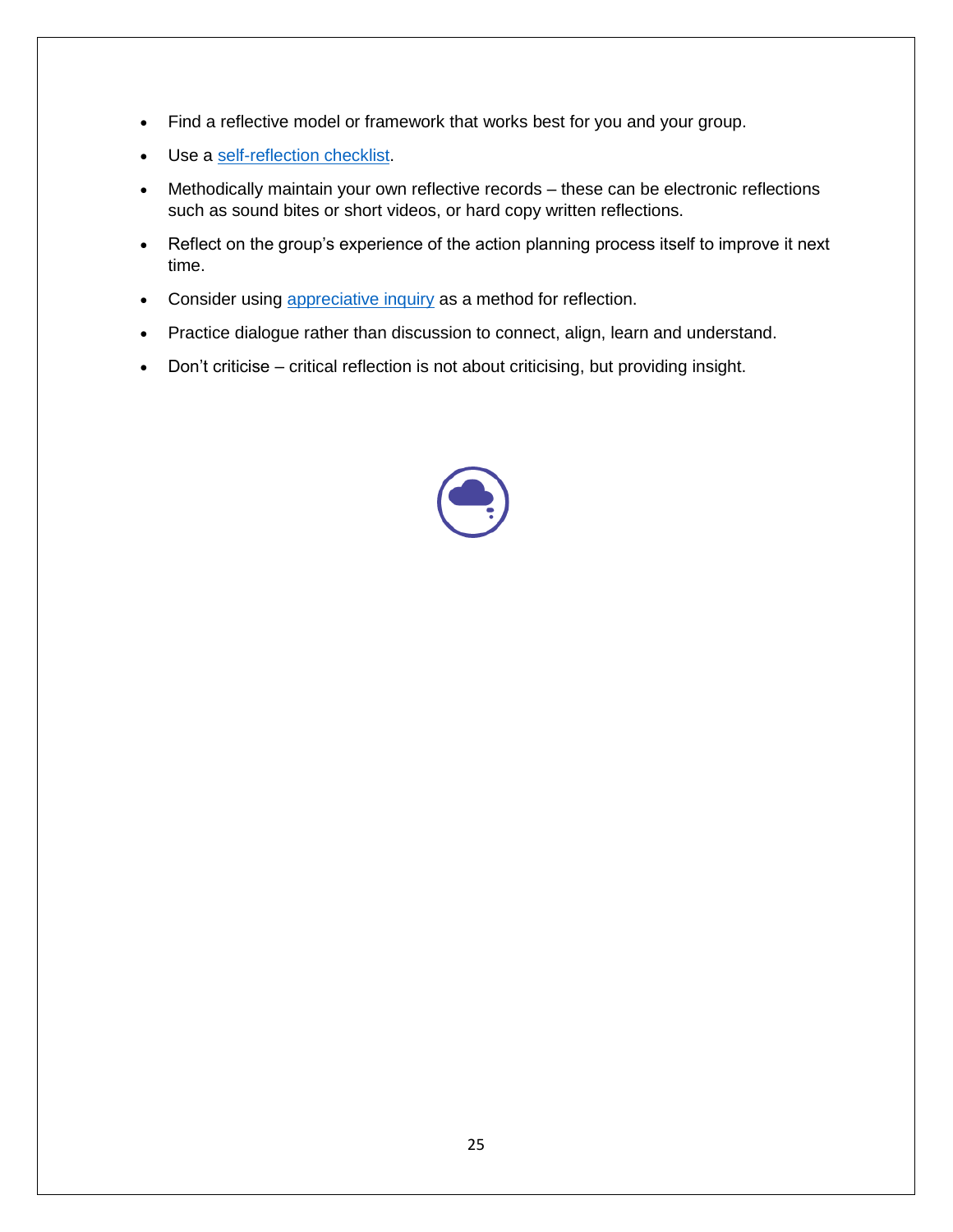# <span id="page-25-0"></span>**APPENDIX 1: PRINCIPLES FOR REGIONAL ACTION PLANNING ON THE PREVENTION OF VIOLENCE AGAINST WOMEN**

Victoria is a leader in the prevention of men's violence against women and there is significant commitment and expertise within the State particularly through women's health services.

Many of the following principles have been adapted from the [joint statement](http://www.ourwatch.org.au/News-media-%281%29/News-Media/Getting-serious-about-change-the-building-blocks-f) developed by a group of primary prevention experts including Women's Health Services and submitted to the 2015 Victorian [Royal Commission into Family Violence.](http://www.rcfv.com.au/About-Us)

- Gender equity is at the heart of all primary prevention work.
- Primary prevention needs to address the underlying causes of men's violence against women (gender inequality) and not just its impacts.
- Primary prevention efforts involve men and women working together to achieve the shared vision for an equal and safe society.
- Primary prevention is long-term work requiring integration, coordination and leadership from organisations like Women's Health Services, where it's an ongoing priority issue.
- Primary prevention initiatives should contribute to a coordinated and mutually reinforcing suite of strategies, delivered at a local and regional level, to enable an efficient, effective and consistent approach to primary prevention.
- Primary prevention efforts require a population level approach (universal in scope) and can have 'targeted' components so that *everyone* is included and no one is left out.
- Focussing efforts at changing behaviour at an individual level or undertaking 'good projects' alone cannot prevent the deeply-entrenched social problem of violence against women and gender inequality.
- <span id="page-25-1"></span>• Primary prevention efforts need defined indicators to measure progress in the short, medium and longer term.

# **APPENDIX 2: PLANNING PROCESS TEMPLATE**

The Planning Process Template is designed to support you and your partners through the development of your regional action plan. It helps you work out *what* you need to do to complete each step of the planning process, prompts you to set out *how* you will undertake each step, and encourages you to assign responsibilities and timelines.

[template over page]